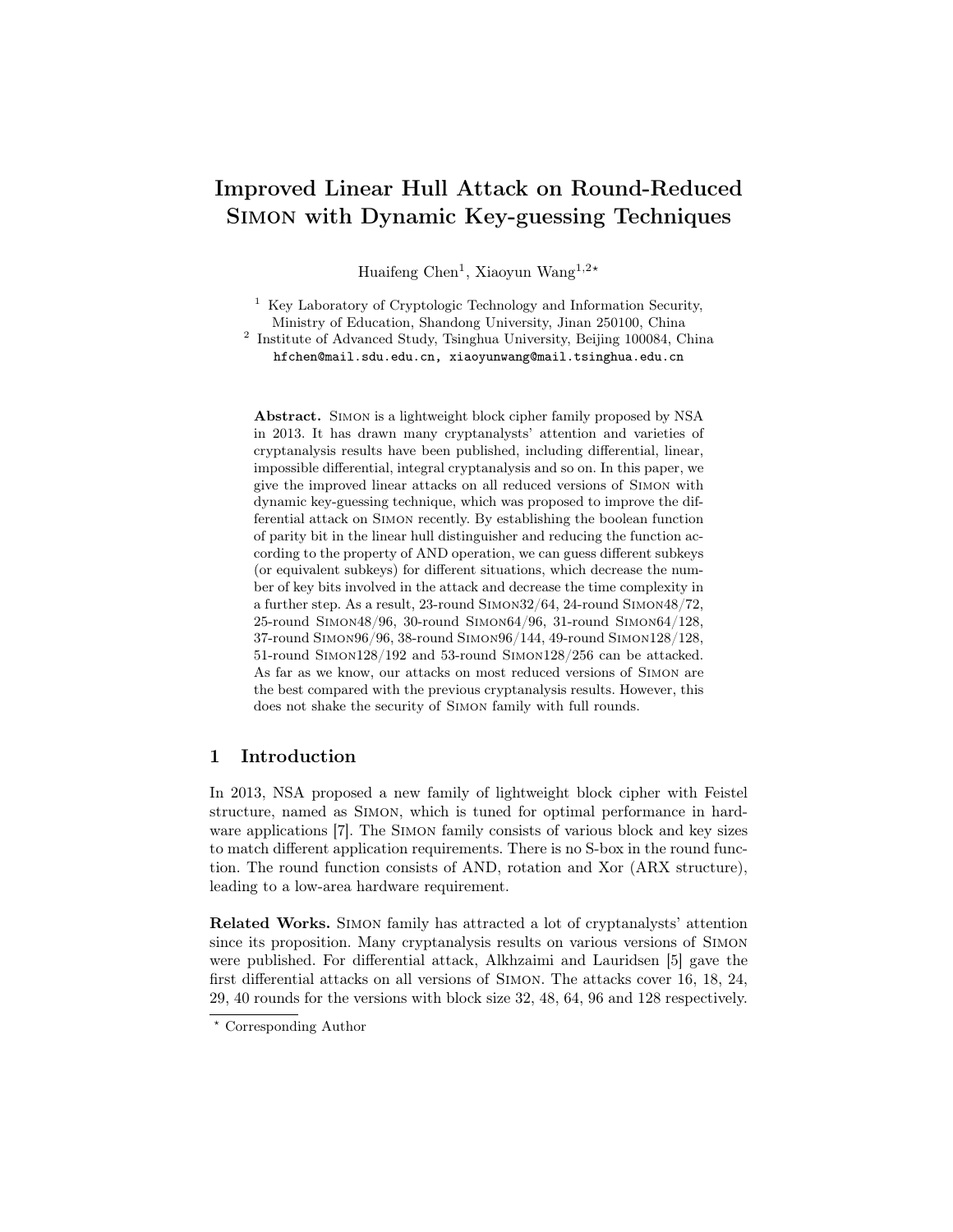At FSE 2014, Abed et al. [3] gave differential attack on variants of Simon reduced to 18, 19, 26, 35, 46 rounds with respective block size 32, 48, 64, 96 and 128. At the same time, Biryukov et al. [9] gave differential attack on several versions of Simon independently. And 19-round Simon32, 20-round Simon48, 26-round Simon64 were attacked. Then Wang et al. [20] proposed better differential attacks with existing differentials, using dynamic key-guessing techniques. As a result, 21-round Simon32/64, 23-round Simon48/72, 24-round Simon48/96, 28-round Simon64/96, 29-round Simon64/128, 37-round Simon96/96, 37-round Simon96/144, 49-round Simon128/128, 49-round Simon128/192, 50-round Simon128/256 were attacked.

For the earlier linear cryptanalysis, 11, 14, 16, 20, 23-round key recovery attacks on Simon with block size 32, 48, 64, 96, 128 were presented in [2]. Then, Alizadeh et al. [4] improved the linear attacks on 13-round Simon32, 15 round Simon48, 19-round Simon64, 28-round Simon96, 35-round Simon128. Recently, Abdelraheem et al. [1] took advantage of the links between linear characteirstics and differential characteristics for Simon and found some linear distinguishers using differential characteristics found earlier. They presented various linear attacks on Simon with linear, multiple linear, linear hull cryptanalysis. The linear hull cryptanalysis has better attack results, which can attack 21-round Simon32/64, 20-round Simon48/72, 21-round Simon48/96, 27 round Simon64/96, 29-round Simon64/128, 36-round Simon96/144, 48-round Simon128/192 and 50-round Simon128/256. Then, with the Mixed-integer Linear Programming based technique, Shi et al. [17] searched new linear trails and linear hulls, and 21, 21, 29 rounds for Simon32/64, Simon48/96, Simon64/128 were attacked respectively. Also, Sun *et al.* [18] found a 16-round linear hull distinguisher of Simon48, with which he attacked 23-round Simon48/96. Ashur [6] introduced a new way to calculate the correlations of short linear hulls and provided a more accurate estimation for some previously published linear trails. He gave multiple linear cryptanalysis on 24-round Simon32/64, 23-round Simon48/72, 24-round Simon48/96, 24-round Simon64/96 and 25-round Simon64/128. However, it uses the correlation when all the subkeys are zero as the expected correlation under random key situations, which is not exact. Moreover, if the potential of each linear hull of the cipher is smaller than that of random permutations, then the combination of these linear hulls can not distinguish between the cipher and a random permutation.

Also, there are some results with other attack models, such as impossible differential cryptanalysis [4,10,12,21], zero-correlation cryptanalysis [21] and integral cryptanalysis [21].

Our Contributions. In this paper, we give the improved linear hull attacks on all reduced versions of Simon family with dynamic key-guessing technique, which was proposed initially to improve the differential attack on SIMON [20], using existing linear hull distinguishers. In linear attack, one important point is to compute the empirical correlations (bias) of the parity bit, which derives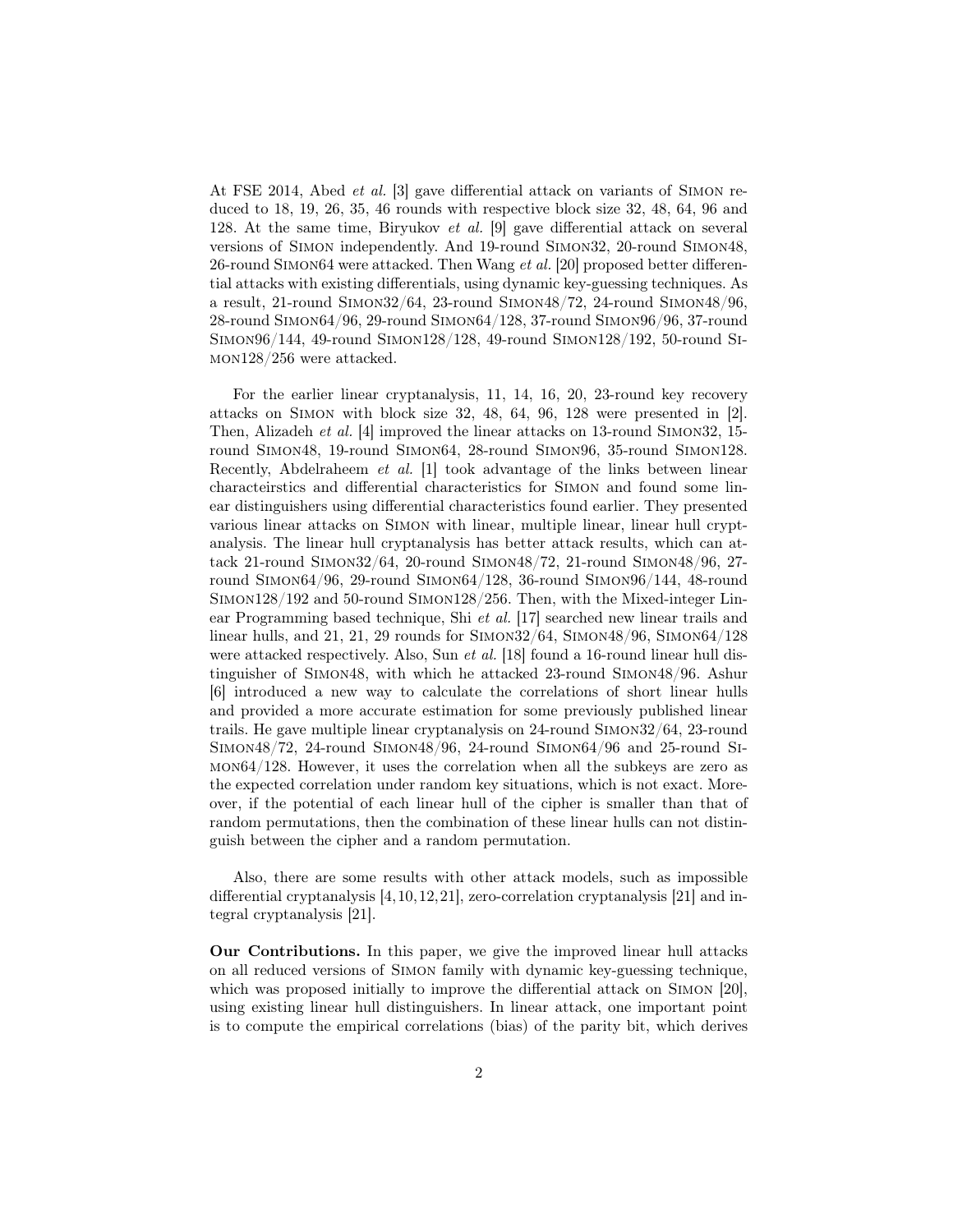| Cipher       | Attacked rounds | Data         | Time                                                          | Reference     |
|--------------|-----------------|--------------|---------------------------------------------------------------|---------------|
|              | 21              | <b>30.56</b> |                                                               | 1             |
| Simon32/64   | 21              |              |                                                               |               |
|              | 23              | $2^{31.19}$  | $2^{61.84}$<br>$A+2^{56.3}E$                                  | Section 4.2   |
|              | 20              | $2^{44.11}$  | $2^{70.61}$                                                   | $\mathbf{1}$  |
| SIMON48/72   | 24              | $2^{47.92}$  | $2^{67.89} A$<br>$+ \, 2^{65.34} E$                           | Section 4.3   |
|              | 21              | $2^{44.11}$  | $2^{70.61}$                                                   | T             |
| Simon48/96   | 21              |              |                                                               | [17]          |
|              | 23              | $2^{47.92}$  | 3 <sup>92.92</sup>                                            | <sup>18</sup> |
|              | 25              | $2^{47.92}$  | $2^{89.89}$<br>$4+2^{88.28}E$                                 | Section 4.3   |
| Simon64/96   | 27              | $2^{62.53}$  | 288.53                                                        |               |
|              | 30              | $2^{63.53}$  | $2^{93.62}$<br>$A+2^{88.13}E$                                 | Section 4.3   |
|              | 29              | $2^{62.53}$  | $2^{123.53}$                                                  | $\mathbf{1}$  |
| Simon64/128  | 29              |              |                                                               | 117           |
|              | 31              |              | $2^{63.53}$ $2^{119.62}$ A<br>$\overline{+2^{120.00}E}$       | Section 4.3   |
| Simon96/96   | 37              | $2^{95.2}$   | ${\rm 2^{67.94}A+2^{88}E}$                                    | Section 4.3   |
|              | 36              | $2^{94.2}$   | $2^{123.5}$                                                   |               |
| SIMON96/144  | 38              | $2^{95.2}$   | $2^{98.94}$ A<br>$\overline{2^{136.00}E}$                     | Section 4.3   |
| SIMON128/128 | 49              | $2^{127.6}$  | $2^{87.77} A + 2^{120} E$                                     | Section 4.3   |
| SIMON128/192 | 48              | $2^{126.6}$  | $2^{187.6}$                                                   |               |
|              | 51              |              | $2^{127.6}$ 2 <sup>155.77</sup><br>$\overline{A+2^{184.00}E}$ | Section 4.3   |
|              | 50              | $2^{126.6}$  | $2^{242.6}$                                                   |               |
| SIMON128/256 | 53              |              | $2^{127.6}$ $2^{239.7}$<br>$\overline{2^{248.01}}E$           | Section 4.3   |
|              |                 |              |                                                               |               |

Table 1: Summary of Linear Hull Attacks on Simon

\*'-' means not given; A means addition;  $E$  means encryption;

from the Xor-sum of the active bits at both sides of the linear hull distinguisher, under some key guess. Our attack on Simon improves this procedure efficiently.

The non-linear part in the round function of Simon is mainly derived from the bitwise AND  $(\&)$  operation while it has a significant feature. For details, if one of the two elements is equal to zero, the result of their AND will be zero, no matter what value the other element takes. For a function  $f = f_1(x_1, k_1) \& f_2(x_2, k_2)$ , if we GUESS  $k_1$  at first, and SPLIT the all  $x = x_1 || x_2$  into two cases: case 1,  $f_1(x_1, k_1) = 0$ ; case 2,  $f_1(x_1, k_1) = 1$ , there is no need to guess the key bits  $k_2$ in case 1, since  $f = 0$  holds for any value of  $f_2$  in case 1. Then, we can compute the correlations in each case with less time and at last, we COMBINE the two correlations together for corresponding key  $k = k_1||k_2$ .

At first, we give the boolean representations for the parity bit in the linear distinguisher of Simon. And then we apply the GUESS, SPLIT and COMBINE technique in the calculation of the empirical correlations, which mainly exploits the dynamic key-guessing idea to reduce the number of subkey bits guessed significantly. For example, in the attack on 21-round Simon32, 32 subkey bits are involved. With above technique, we can only guess 12.5 bits from the total 32-bit subkey on average to compute the correlations.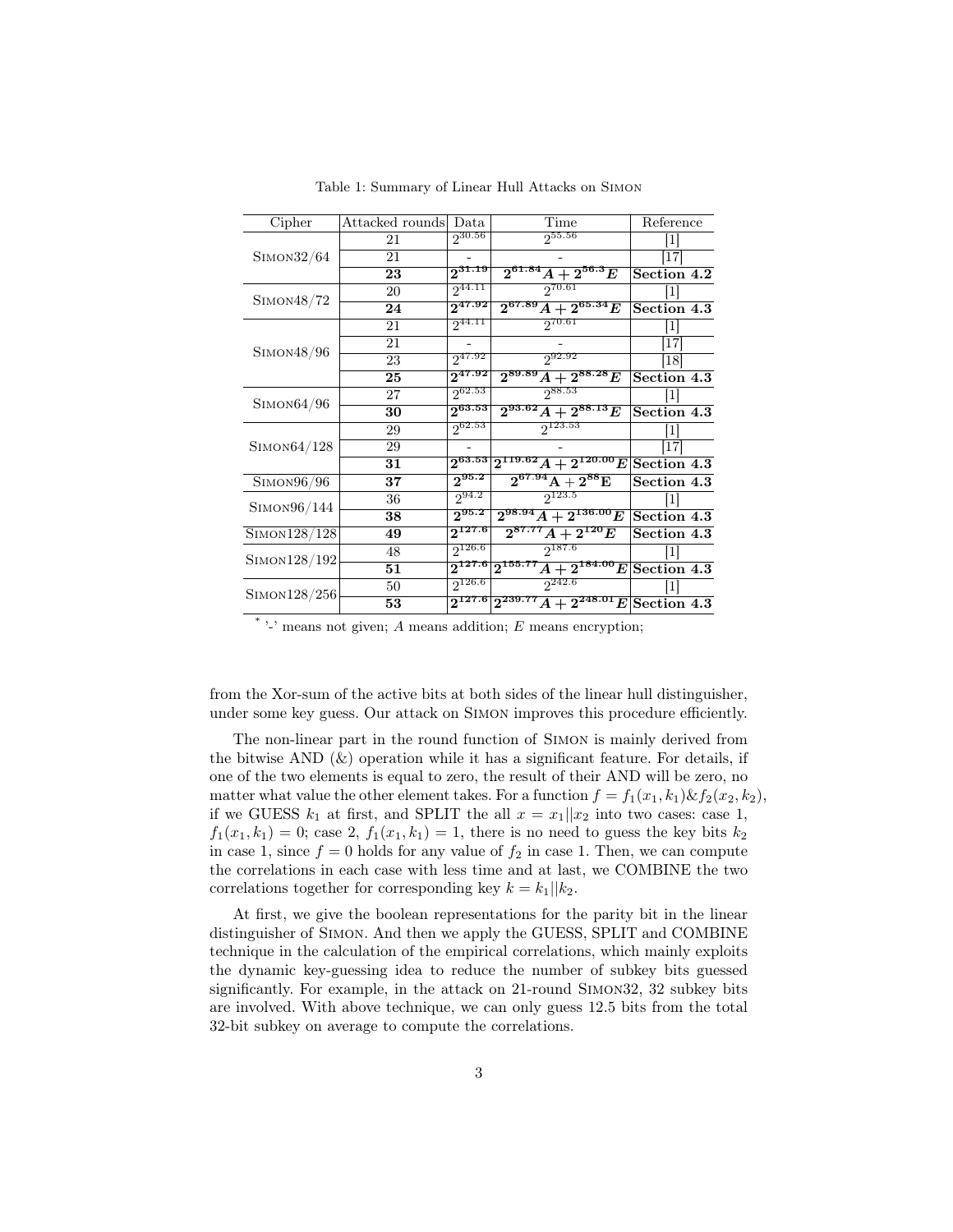As a result, the improved attack results are shown as follows. We can attack 23-round Simon32/64, 24-round Simon48/72, 25-round Simon48/96, 30 round Simon64/96, 31-round Simon64/128, 37-round Simon96/96, 38-round Simon96/144, 49-round Simon128/128, 51-round Simon128/192 and 53-round Simon128/256. This improves the linear attack results for all versions. From the point of number of rounds attacked, the results on most versions are best up to now. The existing and new linear hull attack results on Simon are summarized in Table 1. Also, we implement the 21-round attack on Simon32. In the attack, we can decrease the 32 subkey bits involved in the attack by 8 bits. The experiments show that the attack success probability is about 27.7% using 2 31.19 plaintext-ciphertext pairs.

The paper is organised as follows. In section 2, we introduce the linear (hull) cryptanalysis and give the description of Simon family. Section 3 gives the dynamic key-guessing technique used in the linear cryptanalysis. Then the improved attacks on Simon32/64 and all other variants are given in section 4. Finally, we conclude in section 5. Appendix A gives the time complexities to calculate the empirical correlations in some simple situations.

### 2 Preliminaries

### 2.1 Linear Cryptanalysis and Linear Hull

 $\mathbb{F}_2$  denotes the field with two elements and  $\mathbb{F}_2^n$  is the *n*-dimensional vector space of  $\mathbb{F}_2$ . Let  $g: \mathbb{F}_2^n \to \mathbb{F}_2$  be a Boolean function. Let  $B(g) = \sum_{x \in \mathbb{F}_2^n} (-1)^{g(x)}$ . The correlation  $c(g)$  of g and 0 (in the following paper, when we say the correlation of a function, it means the correlation of this function and 0) is defined by

$$
c(g) = 2^{-n} \sum_{x \in \mathbb{F}_2^n} (-1)^{g(x)} = 2^{-n} B(g). \tag{1}
$$

(In some situations of the remainder of this paper, we regard  $B(q)$  as the correlation for simplicity of description.) The bias of g is defined by half of  $c(g)$ , which is represented as  $\epsilon(g) = \frac{1}{2}c(g)$ .

Linear cryptanalysis [13] is a powerful cryptanalytic method proposed in 1993 to cryptanalysis DES. At first, one tries to find a good linear approximation involving some plaintext bits, ciphertext bits and the subkey bits as follows

$$
\alpha \cdot P \oplus \beta \cdot C = \gamma \cdot K,\tag{2}
$$

where  $\alpha, \beta, \gamma$  are masks and P, C, K represent the plaintext, ciphertext and keys. 'good' means that the probability of the linear approximations is far away from 1/2, which is the probability in random situations. In other words, higher absolute of bias  $\epsilon(\alpha \cdot P \oplus \beta \cdot C \oplus \gamma \cdot K)$  leads to better linear crypanalysis result in general. Algorithm 1 and Algorithm 2 in [13] are two attack models exploiting the linear approximation as distinguisher.  $\mathcal{O}(\frac{1}{\epsilon^2})$  known plaintexts are needed in the key-recovery attacks.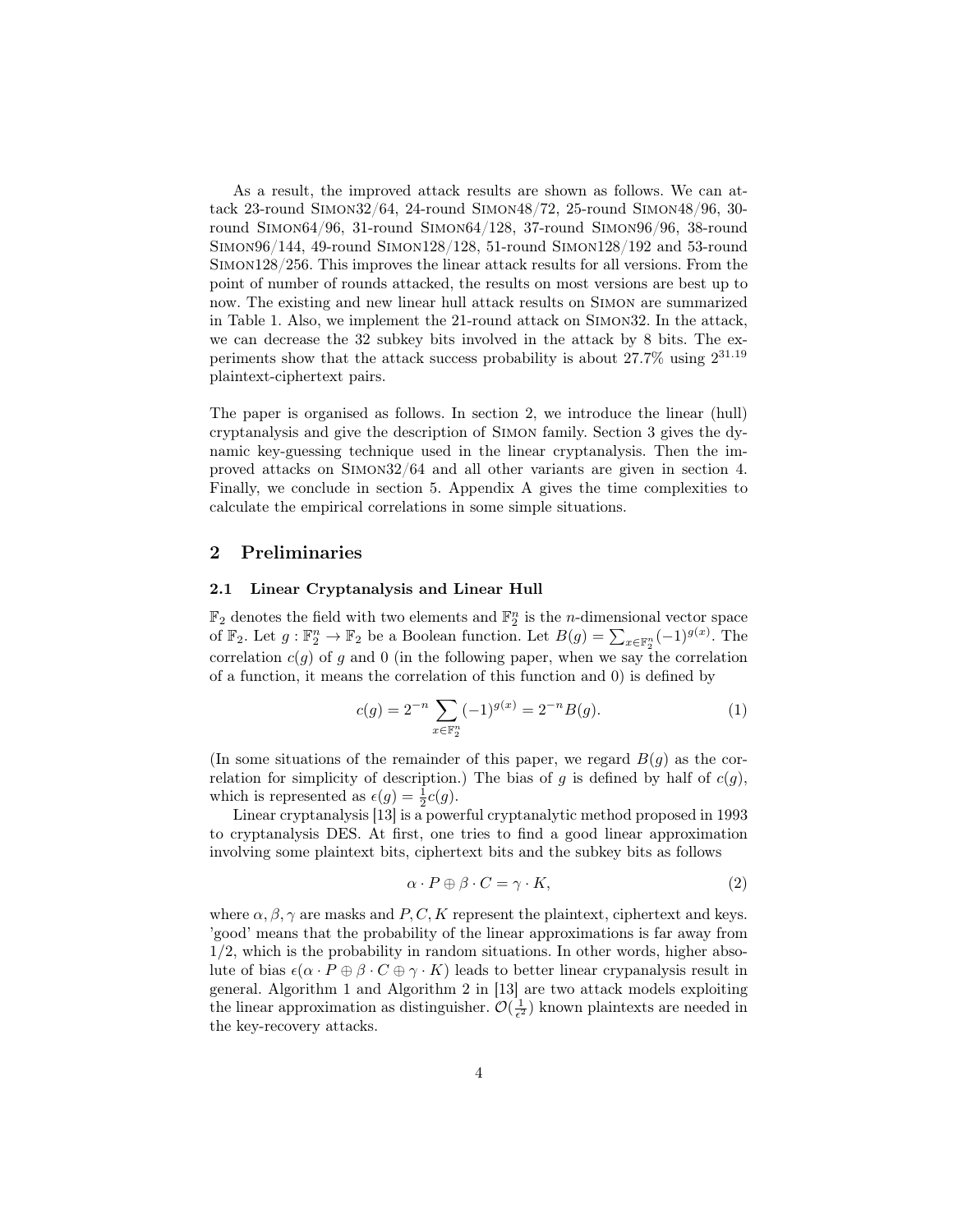Then in 1994, Nyberg [15] studied the linear approximations with same input mask  $\alpha$  and output mask  $\beta$ , and denoted them as linear hull. The potential of a linear hull is defined as

$$
ALH(\alpha, \beta) = \sum_{\gamma} \epsilon^2 (\alpha \cdot P \oplus \beta \cdot C \oplus \gamma \cdot K) = \bar{\epsilon}^2.
$$
 (3)

The effect of linear hull is that the final bias  $\bar{\epsilon}$  may become significantly higher than that of any individual linear trail. Then the linear attacks with linear hull require less known plaintexts, *i.e.*,  $\mathcal{O}(\frac{1}{\tilde{\epsilon}^2})$ .

Selçuk and Biçak [16] gave the estimation of success probability in linear attack for achieving a desired advantage level. The advantage is the complexity reduction over the exhaustive search. For example, if m-bit key is attacked and the right key is ranked  $t$ -th among all  $2<sup>m</sup>$  candidates, the advantage of this attack is  $m - log_2(t)$ . Theorem 2 in [16] described the relation between success rate, advantage and number of data samples.

**Theorem 1 (Theorem 2 in [16]).** Let  $P<sub>S</sub>$  be the probability that a linear attack, as defined by Algorithm-2 in [13], where all candidates are tried for an m-bit subkey, in an approximation of probability  $p$ , with  $N$  known plaintext blocks, delivers an a-bit or higher advantage. Assuming that the approximation's probablity is independent for each key tried and is equal to  $1/2$  for all wrong keys, we have, for sufficiently large m and N,

$$
P_S = \int_{-2\sqrt{N}|p-1/2|+\Phi^{-1}(1-2^{-a-1})}^{\infty} \phi(x)dx,\tag{4}
$$

independent of m.

#### 2.2 Description of Simon

Simon is a family of lightweight block cipher with Feistel structure designed by NSA, which is tuned for optimal performance in hardware applications [7]. The SIMON block cipher with an *n*-bit word (hence  $2n$ -bit block) is denoted SIMON $2n$ , where n is limited to be 16, 24, 32, 48 or 64. The key length is required to be  $mn$  where  $m$  takes value from 2,3 and 4. SIMON2n with m-word key is referred to  $\text{SIMON2n}/mn$ . There are ten versions in the SIMON family and the detailed parameters are listed in Table 2. Before introducing the round functions of Simon, we give some notations of symbols used throughout this paper.

 $X^r$  2n-bit output of round r (input of round  $r + 1$ )  $X_L^r$ left half *n*-bit of  $X^r$  $X_R^r$ right half *n*-bit of  $X<sup>r</sup>$  $K^r$ subkey used in round  $r + 1$  $x_i$  the *i*-th bit of x, begin with bit 0 from right (e.g.,  $X_{L,0}^r$  is the LSB of  $X_L^r$ )  $x_{i_1,\ldots,i_t}$ the XOR-sum of  $x_i$  for  $i = i_1, i_2, \ldots, i_t$  (e.g.,  $x_{0,1} = x_0 \oplus x_1$ )  $x \ll i$  left circulant shift by i bits of x ⊕ bitwise XOR & bitwise AND  $F(x)$   $F(x) = ((x \ll 1) \& (x \ll 8)) \oplus (x \ll 2)$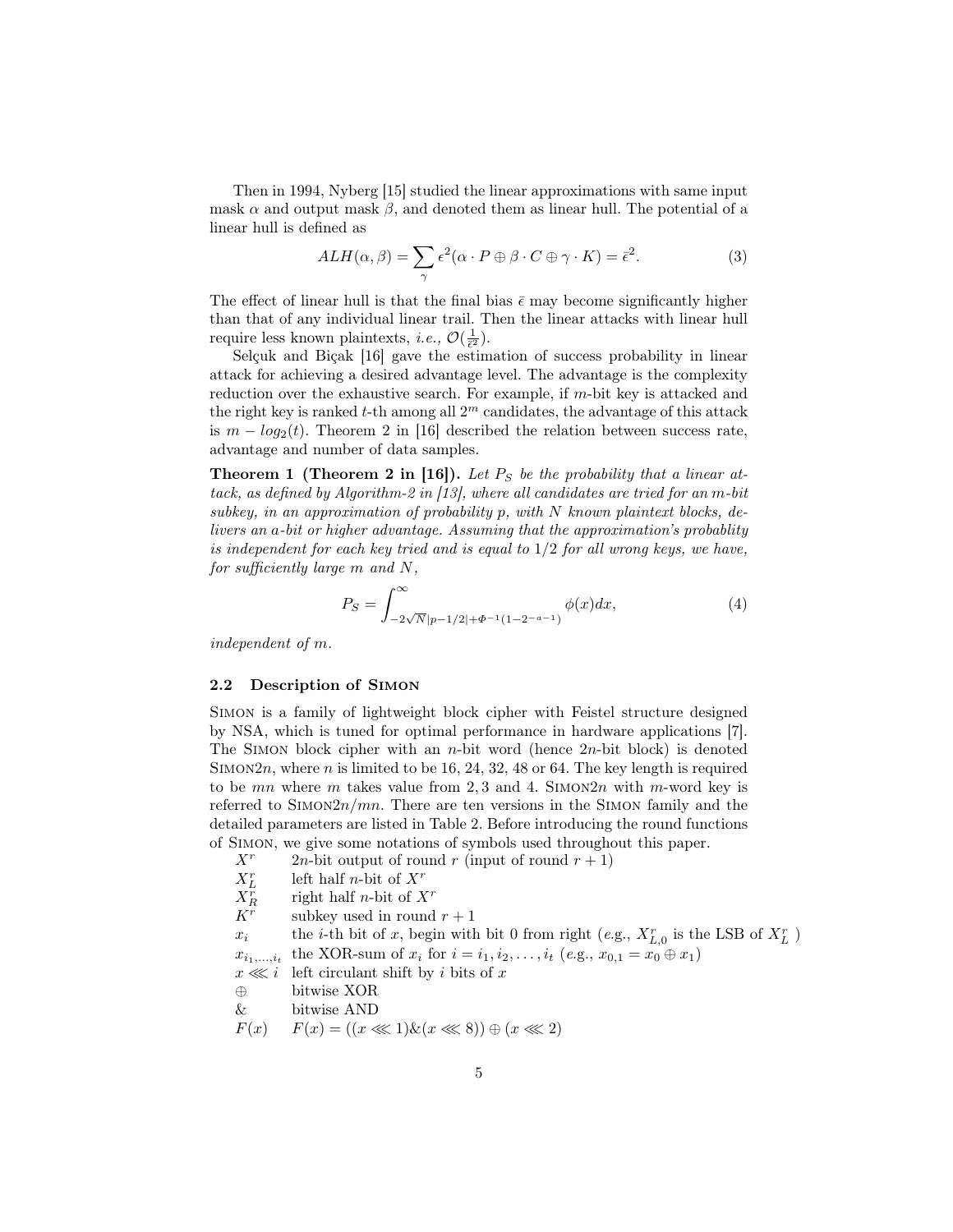| block size $(2n)$ key size $(mn)$ rounds |               |    |
|------------------------------------------|---------------|----|
| 32 $(n = 16)$                            | 64 $(m = 4)$  | 32 |
| 48 $(n=24)$                              | $72 \; (m=3)$ | 36 |
|                                          | 96 $(m=4)$    | 36 |
| 64 $(n = 32)$                            | 96 $(m=3)$    | 42 |
|                                          | $128 (m = 4)$ | 44 |
| 96 $(n = 48)$                            | 96 $(m=2)$    | 52 |
|                                          | 144 $(m=3)$   | 54 |
|                                          | $128 (m = 2)$ | 68 |
| 128 $(n = 64)$                           | 192 $(m=3)$   | 69 |
|                                          | $256 (m = 4)$ | 72 |



Table 2: The Simon Family Block Ciphers

Fig. 1: Round Function of Simon

The r-th round function of  $\text{SIMON2n}$  is a Feistel map

$$
F_{K^{r-1}}: \mathbb{F}_2^n \times \mathbb{F}_2^n \to \mathbb{F}_2^n \times \mathbb{F}_2^n,
$$
  

$$
(X_L^{r-1}, X_R^{r-1}) \to (X_L^r, X_R^r)
$$

where  $X_R^r = X_L^{r-1}$  and  $X_L^r = F(X_L^{r-1}) \oplus X_R^{r-1} \oplus K^{r-1}$ . The round function of SIMON is depicted in Figure 1. Suppose the number of rounds is  $T$ , the whole encryption of SIMON is the composition  $F_{K^{T-1}} \circ \cdots \circ F_{K^1} \circ F_{K^0}$ . The subkeys are derived from the master key. The key schedules are a little different depending on the key size. However, the master key can be derived from any  $m$  consecutive subkeys. Please refer to [7] for more details.

# 3 Time Reduction in Linear Cryptanalysis for Bit-Oriented Block Cipher

For bit-oriented block cipher, such as Simon, the operations of round function can be seen as the concatenation of some boolean functions. For example, in SIMON32, the 0-th bit of  $X_L^r$  is a boolean function of some bits of  $X^{r-1}$  and subkeys as follows,

$$
X_{L,0}^r = (X_{L,15}^{r-1} \& X_{L,8}^{r-1}) \oplus X_{L,14}^{r-1} \oplus X_{R,0}^{r-1} \oplus K_0^{r-1}.
$$
 (5)

Other bits in  $X_L^r$  have similar boolean representations and the bits in  $X_R^r$  are same with the bits in  $X_L^{r-1}$ . The boolean representation of one bit can be extended to multiple rounds.

### 3.1 Linear Compression

In Matsui's improved linear cryptanalysis [14], the attacker can pre-construct a table to store the plaintexts and ciphertexts. We call this pre-construction procedure as linear compression, since the purpose is to reduce the size of efficient states by compressing the linear part. The detail of the compression is as follows.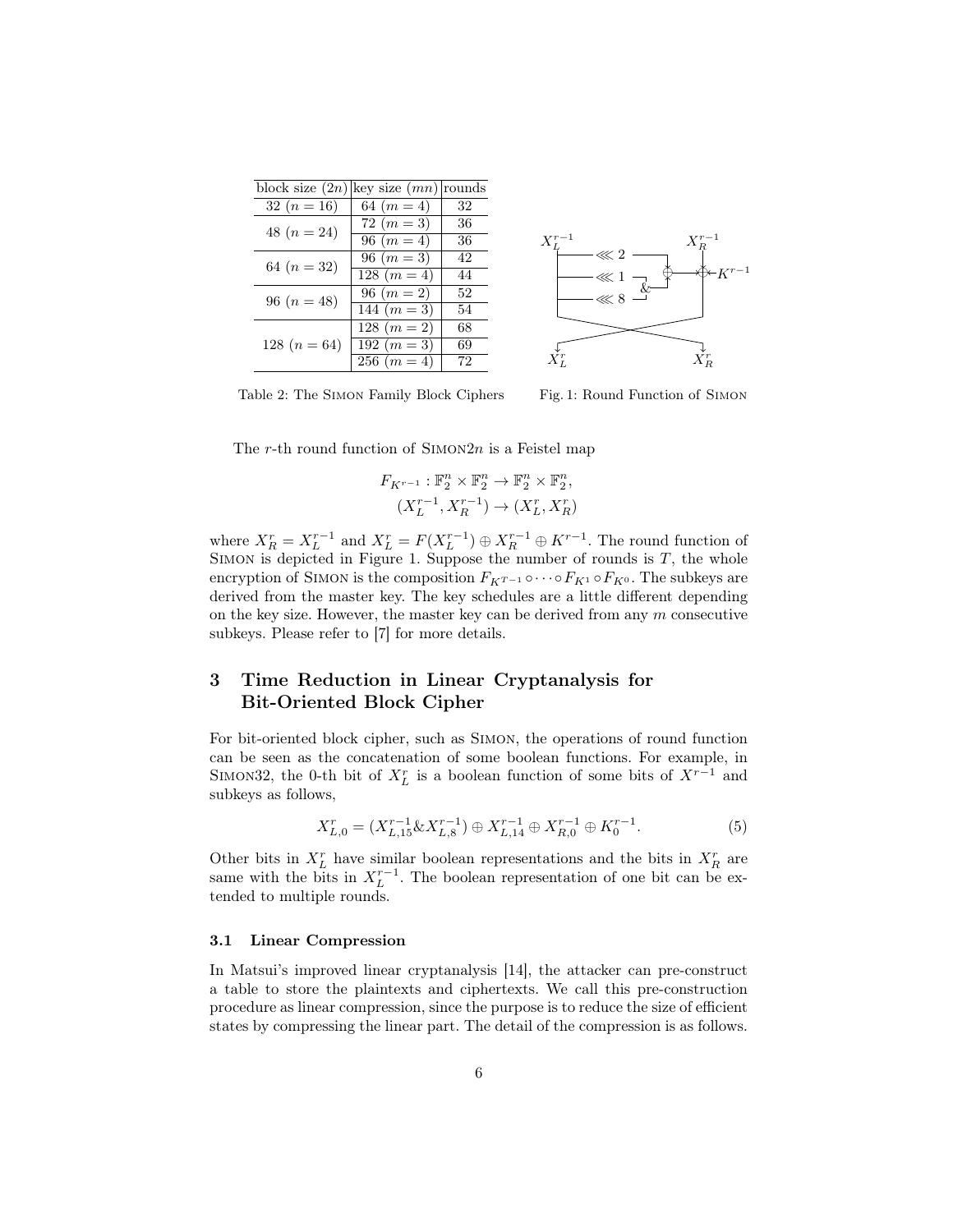Suppose x is a  $l_1$ -bit value derived from the n-bit plaintext or ciphertext and k is a  $l_2$ -bit value derived from the subkey.  $y \in \mathbb{F}_2$  is a boolean function of x and  $k, y = f(x, k)$ . Let  $V[x]$  stores the count number of x. We define  $B^k(y)$  with counter vector V and function  $y = f(x, k)$  for k as

$$
B^{k}(y) = \sum_{x} (-1)^{f(x,k)} V[x].
$$
 (6)

So,  $B^k(y)$  is the correlation of y with x under key guess k. One needs to do  $2^{l_1+l_2}$  computations of function f to calculate the correlations of y for all k with a straight-forward method at most. If  $y$  is linear with some bits of  $x$  and  $k$ , the time can be decreased.

For simplicity, let  $x = x' || x_0, k = k' || k_0$  and  $y = x_0 \oplus k_0 \oplus f_1(x', k')$ , where both  $x_0$  and  $k_0$  are single bits. The correlation of y under some k is

$$
B^{k}(y) = (-1)^{k_0} \sum_{x'} (-1)^{f_1(x',k')} (V[x'||0] - V[x'||1]). \tag{7}
$$

It is obvious the correlations of y under same  $k'$  and different  $k_0$  have same absolute value, and they are different just in the sign. So if we compress the  $x_0$  bit at first according to  $V'[x'] = V[x'||0] - V[x'||1]$ ,  $B^{k'}(y')$  with counter vertor V' and function  $y' = g'(x', k')$  for k' can be computed with  $2^{l_1+l_2-2}$  calculations of  $f_1$ . And the correlation  $B^k(y)$  can be derived directly from  $B^k(y) = (-1)^{k_0} B^{k'}(y')$ . We define  $k_0$  the related bit. If the absolute correlations are desired, the related bit  $k_0$  can be omitted directly, since it has no effect on the absolute values.

If y is linear with multiple bits of x and k, the linear bits can be combined at first, then above linear compression can be applied. For example,  $y = (x_0 \oplus$  $(k_0) \oplus \cdots \oplus (x_t \oplus k_t) \oplus f_t(x'', k'')$  where  $x'', k''$  are the other bits of x and k respectively. We can initialize a new counter vector  $V'[x'']|x'_0]$  where  $x'_0$  is 1-bit value of the xor sum of  $x_0, x_1, \ldots, x_t$ . We set  $V'[x'']|x'_0] = \sum_{x_0 \oplus \cdots \oplus x_t = x'_0} V[x]$ . Let  $k'_0 = k_0 \oplus \cdots \oplus k_t$ . The target value y becomes  $y = x'_0 \oplus k'_0 \oplus f_t(x'', k'')$  with counter vector  $V'[x' || x'_0]$ , which is the case discussed above.

## 3.2 Dynamic key-guessing in linear attack: Guess, Split and Combination

Suppose one want to compute  $B^k(y)$  with counter vector V and boolean function  $y = f(x, k)$ , along with the definitions in the above section. With a straightforward method, the time to compute  $B^k(y)$  is  $2^{l_1+l_2}$ . If for different values of x, different key bits of k are involved in function  $f(x, k)$ , the time to calculate  $B^k(y)$  can be decreased.

For simplicity, let  $k = k_G||k_A||k_B||k_C$ , where  $k_G, k_A, k_B, k_C$  are  $l_2^G, l_2^A, l_2^B$  and  $l_2^C$  bits  $(l_2^G + l_2^A + l_2^B + l_2^C = l_2)$  respectively. Suppose when  $k_G$  is known, the all x can be splitted into two sets, *i.e.*  $S_A$  with  $N_A$  elements and  $S_B$  with  $N_B$  elements  $(N_A + N_B = 2^{l_1})$ . And when  $x \in S_A$ ,  $f(x, k) = f_A(x, k_A || k_C)$  which is independent of  $k_B$ ; when  $x \in S_B$ ,  $f(x, k) = f_B(x, k_B||k_C)$  which is independent of  $k_A$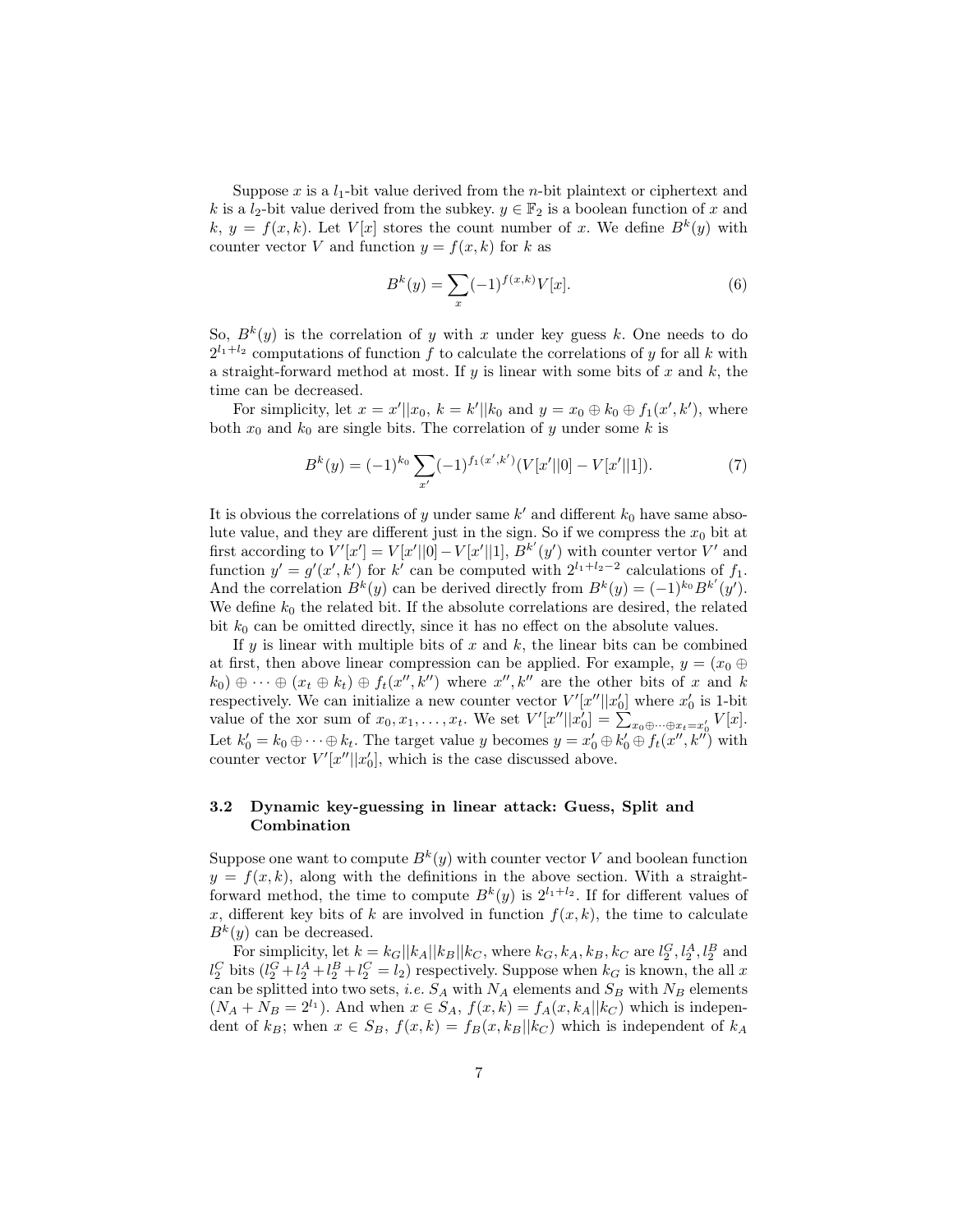$$
y = f(x, k)
$$
 
$$
\xrightarrow{\text{Guess } K_G} \begin{array}{c} f_A(x, k_A || k_C) & S_B \\ S_A & f_B(x, k_B || k_C) \end{array}
$$

Fig. 2: When  $k_G$  is known, the set of x can be splitted to two sets. f is independent of  $k_B$  in set  $S_A$  and independent of  $k_A$  in set  $S_B$ .

(See Figure 2). Then,  $B^k(y)$  can be obtained from the following combination

$$
B^{k}(y) = \sum_{x \in S_A} (-1)^{f_A(x,k_A||k_C)} V[x] + \sum_{x \in S_B} (-1)^{f_B(x,k_B||k_C)} V[x] \tag{8}
$$

for some guessed  $k_G$ . The time to compute  $\sum (-1)^{f_A(x,k_A||k_C)} V[x]$  for the  $x \in S_A$ needs  $N_A 2^{l_2^G + l_2^A + l_2^C}$  calculations, while  $\sum (-1)^{f_B(x, k_B||k_C)} V[x]$  for  $x \in S_B$  needs  $N_B 2^{l_2^C + l_2^B + l_2^C}$ . The combination needs  $2^{l_2}$  additions. So the time complexity in total is about

$$
N_A 2^{l_2^G + l_2^A + l_2^C} + N_B 2^{l_2^G + l_2^B + l_2^C} + 2^{l_2}
$$

which improves the time complexity compared with  $2^{l_1+l_2}$ .

The AND operation in Simon will generate the situations discussed above. Let  $x, k \in \mathbb{F}_2^2$  and  $y = f(x, k) = (x_0 \oplus k_0) \& (x_1 \oplus k_1)$ .  $V[x]$  denotes the count number of x. With a straight-forward method, the calculation of correlations for all k need time  $2^{2+2} = 2^4$ . If one side of the AND in  $f(x, k)$  is 0, y would be 0 without knowing the value in the other side. Exploiting this property, we can improve the time complxity for calculating the correlations. At first, we guess one bit of k, e.g.  $k_0$ . Then we split the x into two sets and compute the correlations in each set. At last, we combine the correlations according to the keys guessed.

- GUESS  $k_0$  and SPLIT the x into two sets
	- For the x with  $x_0 = k_0$ , initialize a counter  $T_0$  and set  $T_0 = V[0||x_0] +$  $V[1||x_0]$
	- For the x with  $x_0 = k_0 \oplus 1$ , initialize a counter  $T_1$  and set  $T_1 = V[0||x_0]$  $V[1||x_0]$  (Linear compression)
	- COMBINE  $B(y) = T_0 + (-1)^{k_1} T_1$  ( $k_1$  is a related bit)

So in total, it needs  $2(1+1+2) = 2^3$  additions to compute the correlations for all the  $k$ , which improves the time complexity compared to the straight-forward method. Although there are 2 bits of  $k$  involved in the attack, we guess only one bit and make some computations while another bit is just involved in the final combination. This can be viewed as that we reduce the number of key bits guessed from 2 to 1. Morever, this technique adapts to some complicated boolean functions and more key (or equivalent key) bits can be reduced significantly. Some cases have been discussed in Appendix A.

# 4 Linear Cryptanalysis on Simon

In this section, we will give the improved procedure of linear attack on Simon using existing linear hull distinguishers for all versions of Simon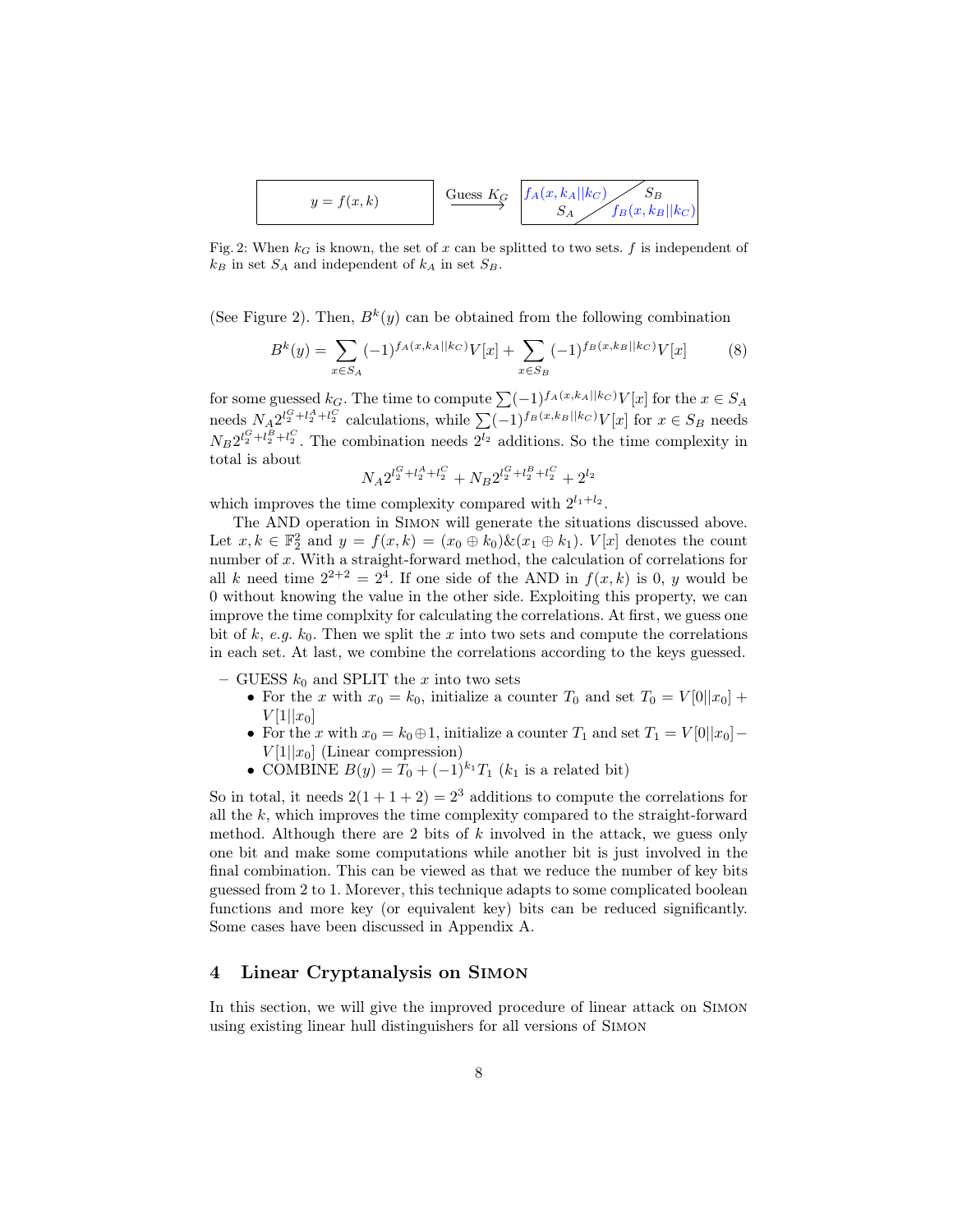Table 3: Linear Hulls for Simon

| <b>BS</b> | Input Active Bits                                           | Output Active Bits                                                                                                                                                                    | ALH                          |    | $\#R$  Ref. |
|-----------|-------------------------------------------------------------|---------------------------------------------------------------------------------------------------------------------------------------------------------------------------------------|------------------------------|----|-------------|
| 32        | $X_{L,6}^i$                                                 | R.14                                                                                                                                                                                  | $12^{-31.69}$                | 13 | 1           |
|           | $X_{L,5}^i$                                                 | R.13                                                                                                                                                                                  | $2^{-30.19}$                 | 13 | [17]        |
|           | $X_{L,0}^i$                                                 |                                                                                                                                                                                       | $12^{-32.56}$                | 14 | 1           |
| 48        | $X_{L,7}^i, X_{L,11}^i, X_{L,19}^i, X_{R,9}^i, X_{R,17}^i$  | $^5, X_{R,7}^{i+15}, X_{R,11}^{i+15}, X_{R,19}^{i+15}$                                                                                                                                | $12^{-44.11}$                | 15 | 1           |
|           | $X_{L,6}^i, X_{L,14}^i, X_{L,18}^i, X_{L,22}^i, X_{R,16}^i$ | $\overline{X^{i+15}_{L,4},X^{i+15}_{L,20},X^{i+15}_{R,6}},X^{i+15}_{R,18},X^{i+15}_{R,20},\left \vphantom{X^{i+15}_{L,4}}\right.\\ \left.\vphantom{X^{i+15}_{L,4}}\right)}2^{-42.28}$ |                              | 15 | $[17]$      |
|           | $X_{L,1}^i, X_{L,5}^i, X_{L,21}^i, X_{R,23}^i$              | $^{5}, X_{L,5}^{i+16}, X_{R,23}^{i+16}$                                                                                                                                               | $\sqrt{2}$ <sup>-44.92</sup> | 16 | [18]        |
| 64        | $X_{L,20}^i, X_{L,24}^i, X_{R,22}^i$                        |                                                                                                                                                                                       | $12^{-62.53}$                | 21 | $[1]$       |
|           | $\bar X^i_{L,6}$                                            | $X^{i+21}_{R,6}$ , $X^{i+21}_{R,30}$<br>R 2.                                                                                                                                          | $12^{-60.72}$                | 21 | $[17]$      |
|           | $X_{L,3}^i, X_{L,27}^i, X_{L,31}^i, X_{R,29}^i$             |                                                                                                                                                                                       | $2^{-63.83}$                 | 22 | $[17]$      |
| 96        | $X_{L,2}^i, X_{L,34}^i, X_{L,38}^i, X_{L,42}^i, X_{R,36}^i$ | $, X^{i+30}_{R,40}$<br>, $\frac{\overline{X}_{L,46}^{i+\textnormal{ou}},\, \lambda_{R,0}}{\frac{1}{41}\frac{1}{\mathbf{V}i+1}}$                                                       | $2^{-94.2}$                  | 30 | $[1]$       |
| 128       | $X_{L,2}^i, X_{L,58}^i, X_{L,62}^i, X_{R,60}^i$             | $X_{L,60}^{i+41}, X_{R,0}^{i+41}, X_{R,2}^{i+41}, X_{R,58}^{i+41}, X_{R,62}^{i+41}$                                                                                                   | $2^{-126.6}$                 | 41 | 1           |

\* BS means the block size of Simon; #R means the number of rounds for the linear hull

#### 4.1 Linear Hulls of Simon

Some linear hulls have been proposed recently in [1, 17, 18], and they are displayed in Table 3. Abdelraheem et al. [1] took advantage of the connection between linear- and differential- characteristics for Simon and transformed the differential characteristics proposed in [2, 9] to linear characteristics directly. Similarly, differentials can be transformed to the linear hulls. Also, they found a new 14-round linear hull for Simon32/64, by constructing squared correlation matrix to compute the average squared correlation. Shi *et al.* [17] searched the linear characteristics with same input and output masks using the Mixed-integer Linear Programming modelling, which was investigated to search the differential characteristics for bit-oriented block cipher [19] and then extended to search the linear characteristics (hull) later [18].

Similar to the rotational property of integral distinguishers and zero-correlation linear hull shown in [21], more linear hulls can be constructed as follows.

,

Property 1. Assume that  $X_{L,j_0^0}^i, \ldots, X_{L,j_{t_0}^0}^i, X_{R,j_0^1}^i, \ldots, X_{R,j_{t_1}^1}^i \rightarrow X_{L,j_0^0}^{i+r}, \ldots, X_{L,j_{t_2}^2}^{i+r}$ <br>  $X_{R,j_0^3}^{i+r}$ , ...,  $X_{R,j_{t_3}^3}^{i+r}$  is a r-round linear hull with potential  $\bar{\epsilon}^2$  for SI  $j_0^0, \ldots, j_{t_0}^0, j_0^1, \ldots, j_{t_1}^1, j_0^2, \ldots, j_{t_2}^2, j_0^3, \ldots, j_{t_3}^3 \in \{0, \ldots, n-1\}$ . Let  $j_q^{p,s} = (j_q^p +$ s) mod n, where  $p = 0, \ldots, 3, q = 0, \ldots, t_p$ , then for  $0 \le s \le n-1$ , we have that  $\text{the potential of the $r$-round linear hull } X^i_{L,j_0^{0,s}},\ldots,X^i_{L,j_{t_0}^{0,s}},X^i_{R,j_0^{1,s}},\ldots,X^i_{R,j_{t_1}^{1,s}} \to 0$  $X^{i+r}_{L,j_0^{2,s}},\ldots,X^{i+r}_{L,j_{t_2}^{2,s}},X^{i+r}_{R,j_0^{3,s}},\ldots,X^{i+r}_{R,j_{t_3}^{3,s}}$  for SIMON2n is also  $\bar{\epsilon}^2$ .

Observe the two 13-round linear hulls of Simon32 in Table 3 and we can find they are in fact the rotations of same linear hull. The potential of  $X_{L,6}^i \rightarrow X_{L,14}^{i+13}$ is estimated as  $2^{-31.69}$  in [1] while that of  $X_{L,5}^{i} \rightarrow X_{L,13}^{i+13}$  is estimated as  $2^{-30.19}$ in [17]. The difference may come from the different search methods and different linear trails found. Since Simon32 has small block size, we can test the bias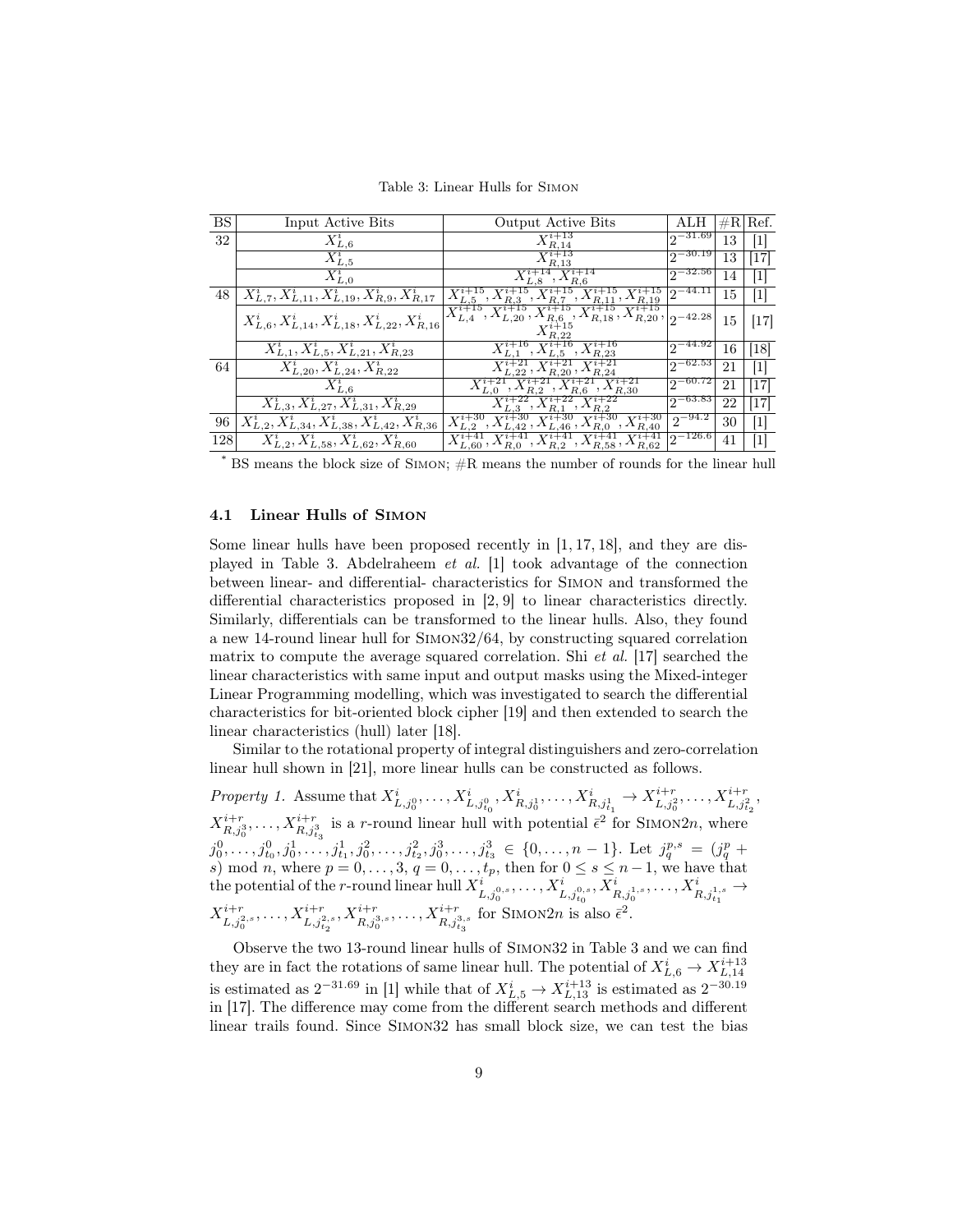(potential) of the 13-round linear hull experimentally. In the experimentation, we choose 600 keys randomly, and compute the corresponding bias from the whole plaintexts space. The results are shown in the following table.

| $\epsilon^2 =  p-1/2 ^2$                     |     | Number Number/600 |
|----------------------------------------------|-----|-------------------|
| $\epsilon^2 > 2^{-27.19}$                    |     | 0.012             |
| $2^{27.19} > \epsilon^2 > 2^{-28.19}$        | 21  | 0.035             |
| $\geq \epsilon^2 > 2^{-29.19}$<br>ი28.19     | 58  | 0.097             |
| $>\epsilon^2>\overline{2^{-30.19}}$<br>29.19 | 72  | 0.12              |
| $\geq \epsilon^2 \geq 2^{-31.19}$<br>ე30.19  | 104 | 0.173             |
| $\epsilon^2$ < 9 <sup>-31.19</sup>           | 338 | 0.563             |

Table 4: Experimental bias for the 13-round linear hull of Simon32

From the table, we know that about 26.4% of the keys have  $\epsilon^2 \geq 2^{-30.19}$ . So  $2^{30.19}$  is a little optimistic for the other 73.6% keys. However, this linear hull distinguisher is interesting and in the following, we will give the key recovery procedure using this linear hull. Also, we implement the 21-round attack on Simon32 and the results shows that we can decrease the candidate key space by 8 bits when the potential under the real key is large.

### 4.2 Improved Key Recovery Attack on Simon32/64

We exploit the 13-round linear hull proposed in [17] to make key recovery attack on round-reduced Simon32. The linear hull is

$$
X_{L,5}^i \rightarrow X_{R,13}^{i+13}.
$$

We mount a key recovery attack on 21-round SIMON32/64 by adding four rounds before and appending four rounds after the distinguisher. Here let  $P = X^{i-4}$ be the plaintext and  $C = X^{i+17}$  be the corresponding ciphertext. Suppose the subkeys involved in the first four rounds are  $K_P$  and those in the last four rounds are  $K_C$ . Then  $X_{L,5}^i$  is a function of P and  $K_P$ ,  $X_{L,5}^i = E(P, K_P)$ . Similarly,  $X_{R,13}^{i+13} = D(C, K_C)$  is a function of C and  $K_C$ . Let S be the set of N plaintextciphertext pairs obtained, the empirical correlation under some key  $K_P, K_C$  is

$$
\bar{c}_{K_P,K_C} = \frac{1}{N} \sum_{P,C \in \mathcal{S}} (-1)^{E(P,K_P) \oplus D(C,K_C)}.
$$
\n(9)

In a further step,  $X_{L,5}^i$  can be represented as  $X_{L,5}^i = f(x, k)$  where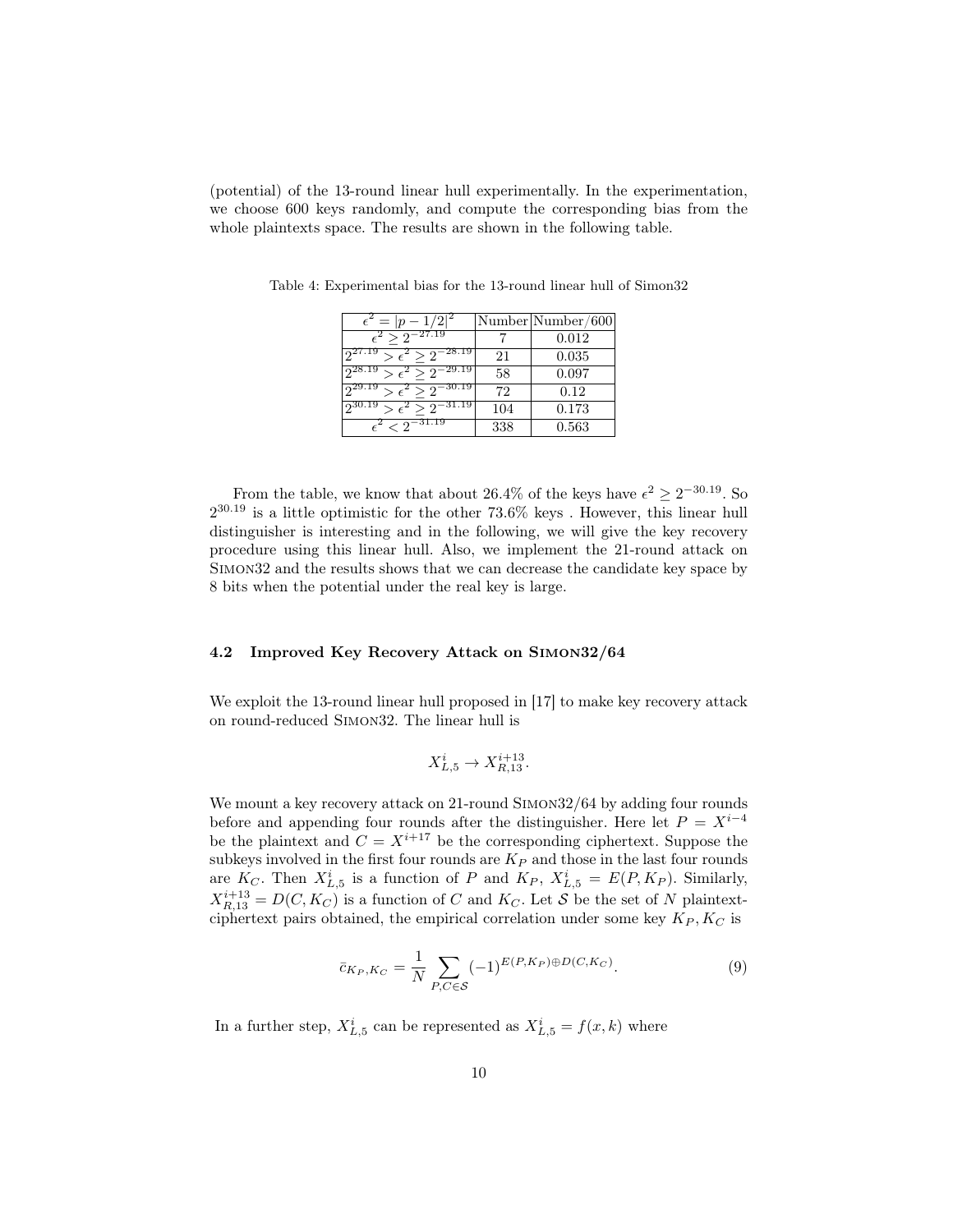| $\boldsymbol{x}$ | Representation of $x_i$                                                                                                                                                                                                                                                                                                                                                                                                       | $\boldsymbol{k}$   | Representation of $k_i$                                                                 |
|------------------|-------------------------------------------------------------------------------------------------------------------------------------------------------------------------------------------------------------------------------------------------------------------------------------------------------------------------------------------------------------------------------------------------------------------------------|--------------------|-----------------------------------------------------------------------------------------|
| $x_0$            | $X_{L,13}^{i-4} \oplus (X_{L,14}^{i-4} \& X_{L,7}^{i-4}) \oplus X_{R,15}^{i-4} \oplus X_{L,1}^{i-4}$                                                                                                                                                                                                                                                                                                                          | $k_0$              | $K_{15}^{i-4} \oplus K_1^{i-3} \oplus K_5^{i-3} \oplus K_3^{i-2}$<br>$\oplus K_5^{i-1}$ |
| $x_1$            |                                                                                                                                                                                                                                                                                                                                                                                                                               | $k_{1}$            | $\overline{K_0^{i-4}}$                                                                  |
| $x_2$            |                                                                                                                                                                                                                                                                                                                                                                                                                               | $\scriptstyle k_2$ | $\check{K_9^{i-4}}$                                                                     |
| $x_3$            |                                                                                                                                                                                                                                                                                                                                                                                                                               | $k_{3}$            | $\overline{K_4^{i-4}}$                                                                  |
| $x_4$            |                                                                                                                                                                                                                                                                                                                                                                                                                               | $\mathscr{k}_4$    | $K_{13}^{i-4}$                                                                          |
| $x_5$            |                                                                                                                                                                                                                                                                                                                                                                                                                               | $k_{5}$            | $K_0^{i-4} \oplus K_2^{i-3}$                                                            |
| $x_6$            |                                                                                                                                                                                                                                                                                                                                                                                                                               | $k_{6}$            | $\overline{K_1^{i-4}}$                                                                  |
| $x_7$            |                                                                                                                                                                                                                                                                                                                                                                                                                               | k <sub>7</sub>     | $\overline{K^{i-4}_{10}}$                                                               |
| $x_8$            |                                                                                                                                                                                                                                                                                                                                                                                                                               | $k_{8}$            | $\overline{K_9^{i-4} \oplus K_{11}^{i-3}}$                                              |
| $x_9$            |                                                                                                                                                                                                                                                                                                                                                                                                                               | $k_{9}$            | $\overline{K_3^{i-4}}$                                                                  |
| $x_{10}$         |                                                                                                                                                                                                                                                                                                                                                                                                                               | $k_{10}$           | $K_0^{i-4} \oplus K_2^{i-3} \oplus K_4^{i-4} \oplus K_4^{i-2}$                          |
| $x_{11}$         |                                                                                                                                                                                                                                                                                                                                                                                                                               | $k_{11}$           | $K_1^{i-4} \oplus K_3^{i-3}$                                                            |
| $x_{12}$         |                                                                                                                                                                                                                                                                                                                                                                                                                               | $k_{12}$           | $K_2^{i-4}$                                                                             |
| $x_{13}$         |                                                                                                                                                                                                                                                                                                                                                                                                                               | $k_{13}$           | $K_{11}^{i-4}$                                                                          |
| $x_{14}$         |                                                                                                                                                                                                                                                                                                                                                                                                                               | $k_{14}$           | $K_{10}^{i-4} \oplus K_{12}^{i-3}$                                                      |
| $x_{15}$         | $\begin{array}{l} \overline{X^{i-4}_{L,14}} \oplus \, (\overline{X^{i-4}_{L,14}} \& \overline{X^{i-4}_{L,1}} \oplus \overline{X^{i-4}_{R,15}} \oplus \overline{X^{i-4}_{L,1}} \\ \oplus \overline{X^{i-4}_{L,5}} \\ \overline{X^{i-4}_{L,14}} \oplus \, (\overline{X^{i-4}_{L,15}} \& \overline{X^{i-4}_{L,1}} \oplus \overline{X^{i-4}_{R,0}} \\ \overline{X^{i-4}_{L,14}} \oplus \, (\overline{X^{i-4}_{L,3}} \& \overline$ | $k_{15}$           | $K_9^{i-4} \oplus K_{11}^{i-3} \oplus K_{13}^{i-4} \oplus K_{13}^{i-2}$                 |
| $x_{16}$         | $X_{L,1}^{i-4} \oplus (X_{L,2}^{i-4} \& X_{L,11}^{i-4}) \oplus X_{R,3}^{i-4} \oplus X_{L,5}^{i-4}$                                                                                                                                                                                                                                                                                                                            |                    | $k_{16} K_3^{i-4} \oplus K_5^{i-3}$                                                     |

Table 5: 4 rounds before  $X_{L,5}^i$  for SIMON32

<sup>1</sup> Notice:  $x_{10} = x_3 \oplus x_5, x_{15} = x_4 \oplus x_8$ 

<sup>2</sup>  $X^{i-4}$  is the plaintext P,  $K^{i-4}, \ldots, K^{i-1}$  are the subkeys used in the initial four rounds, *i.e.*  $K_P$ 

<sup>3</sup> In the description of the paper,  $x_P = x = (x_0, \ldots, x_{16}), k_P = k = (k_0, \ldots, k_{16})$ 

 $f(x, k) = x_0 \oplus k_0 \oplus ((x_1 \oplus k_1) \& (x_2 \oplus k_2)) \oplus ((x_3 \oplus k_3) \& (x_4 \oplus k_4)) \oplus$  $[(x_5 \oplus k_5 \oplus ((x_6 \oplus k_6) \& (x_7 \oplus k_7))) \& (x_8 \oplus k_8 \oplus ((x_9 \oplus k_9) \& (x_7 \oplus k_7)))] \oplus$  ${(x_{10} \oplus k_{10} \oplus ((x_6 \oplus k_6) \& (x_7 \oplus k_7)) \oplus)}$  $[(x_{11} \oplus k_{11} \oplus ((x_{12} \oplus k_{12}) \& (x_{13} \oplus k_{13}))) \& (x_{14} \oplus k_{14} \oplus ((x_{3} \oplus k_{3}) \& (x_{13} \oplus k_{13}))))]$  $(x_{15} \oplus k_{15} \oplus ((x_7 \oplus k_7) \& (x_9 \oplus k_9)) \oplus$  $[(x_{14} \oplus k_{14} \oplus ((x_{13} \oplus k_{13}) \& (x_3 \oplus k_3))) \& (x_{16} \oplus k_{16} \oplus ((x_3 \oplus k_3) \& (x_4 \oplus k_4)))])$ 

where the representation of  $x$  and  $k$  are 17-bit value shown in Table 5. With the same way,  $X_{R,13}^{i+13}$  can also be represented as  $f(x, k)$  where the corresponding x and k are described in Table 6. To distinguish them, let  $x_P, k_P$  be the  $x, k$ described in Table 5 and  $x_C, k_C$  be the x, k described in Table 6. The N plaintextciphertext pairs in S can be compressed into a counter vector  $V[x_P, x_C]$ , which stores the number of  $x_P, x_C$ . Then there is

$$
\bar{c}_{k_P,k_C} = \frac{1}{N} \sum_{x_P,x_C} (-1)^{f(x_P,k_P) \oplus f(x_C,k_C)} V[x_P,x_C]. \tag{10}
$$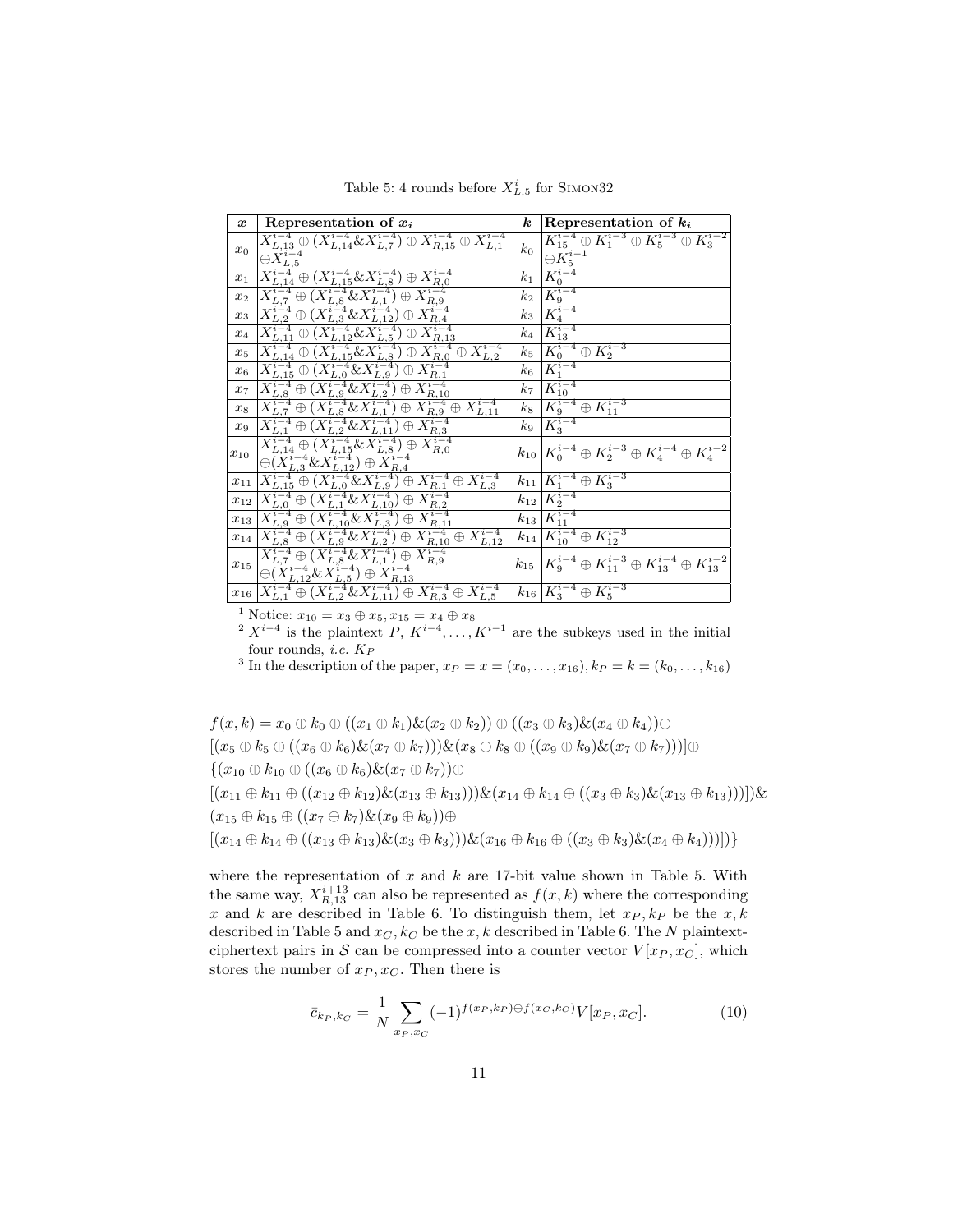| $\boldsymbol{x}$ | Representation of $x_i$                                                                                                                                                                                                                                                                                                                                        | $\boldsymbol{k}$ | Representation of $k_i$                                                        |
|------------------|----------------------------------------------------------------------------------------------------------------------------------------------------------------------------------------------------------------------------------------------------------------------------------------------------------------------------------------------------------------|------------------|--------------------------------------------------------------------------------|
|                  | $X^{i+17}_{R,5} \oplus (X^{i+17}_{R,6} \& X^{i+17}_{R,15}) \oplus X^{i+17}_{L,7} \oplus X^{i+17}_{R,9}$                                                                                                                                                                                                                                                        |                  | $K_7^{i+16} \oplus K_9^{i+15} \oplus K_{13}^{i+15} \oplus K_{11}^{i+14}$       |
| $x_0$            | $\oplus X^{i+17}_{R,13}$                                                                                                                                                                                                                                                                                                                                       | $k_0$            | $\oplus K_{13}^{i+13}$                                                         |
| $x_1$            |                                                                                                                                                                                                                                                                                                                                                                | $k_{1}$          | $K_8^{i+16}$                                                                   |
| $x_2$            |                                                                                                                                                                                                                                                                                                                                                                | $k_2$            | $K_1^{i+16}$                                                                   |
| $x_3$            |                                                                                                                                                                                                                                                                                                                                                                | $k_3$            | $K_{12}^{i+16}$                                                                |
| $x_4$            |                                                                                                                                                                                                                                                                                                                                                                | $k_4$            | $K_5^{i+16}$                                                                   |
| $x_5$            |                                                                                                                                                                                                                                                                                                                                                                | $k_5$            | $\overline{K^{i+16}_8 \oplus K^{i+15}_{10}}$                                   |
| $x_6$            |                                                                                                                                                                                                                                                                                                                                                                | $k_{6}$          | $K_9^{i+16}$                                                                   |
| $x_7$            |                                                                                                                                                                                                                                                                                                                                                                | k <sub>7</sub>   | $K_2^{i+16}$                                                                   |
| $x_8$            |                                                                                                                                                                                                                                                                                                                                                                | $k_8$            | $K_1^{i+16} \oplus K_3^{i+15}$                                                 |
| $x_9$            | $\begin{array}{l} \frac{\oplus X^{-1.13}_{R,13}}{X^{i+17}_{R,6} \oplus (X^{i+17}_{R,7} \& X^{i+17}_{R,9}) \oplus X^{i+17}_{L,8}} \\ \hline X^{i+17}_{R,15} \oplus (X^{i+17}_{R,0} \& X^{i+17}_{R,9}) \oplus X^{i+17}_{L,1} \\ \hline X^{i+17}_{R,15} \oplus (X^{i+17}_{R,1} \& X^{i+17}_{R,1} \oplus X^{i+17}_{L,1} \\ \hline X^{i+17}_{R,10} \oplus (X^{i+17$ | $k_{9}$          | $K_{11}^{i+16}$                                                                |
| $x_{10}$         |                                                                                                                                                                                                                                                                                                                                                                |                  | $k_{10}K_8^{i+16}\oplus K_{10}^{i+15}\oplus K_{12}^{i+16}\oplus K_{12}^{i+14}$ |
|                  | $\oplus (X^{i+17}_{R,11} \& X^{i+17}_{R,4}) \oplus X^{i+17}_{L,12}$                                                                                                                                                                                                                                                                                            |                  |                                                                                |
| $x_{11}$         |                                                                                                                                                                                                                                                                                                                                                                |                  | $\overline{k_{11} K_9^{i+16}\oplus K_{11}^{i+15}}$                             |
| $x_{12}$         |                                                                                                                                                                                                                                                                                                                                                                |                  | $k_{12}$ $K_{10}^{i+16}$                                                       |
| $x_{13}$         |                                                                                                                                                                                                                                                                                                                                                                |                  | $k_{13}K_3^{i+16}$                                                             |
| $x_{14}$         |                                                                                                                                                                                                                                                                                                                                                                |                  | $k_{14}K_2^{i+16}\oplus K_4^{i+15}$                                            |
|                  |                                                                                                                                                                                                                                                                                                                                                                |                  | $k_{15}K_1^{i+16}\oplus K_3^{i+15}\oplus K_5^{i+16}\oplus K_5^{i+14}$          |
| $x_{15}$         | $\begin{array}{l} \frac{\bigoplus (X_{R,11} \otimes X_{R,4} - f \otimes X_{L,12} )}{X_{L,11}^{i+17} \oplus (X_{R,8}^{i+17} \otimes X_{R,11}^{i+17}) \oplus X_{L,9}^{i+17} \oplus X_{R,11}^{i+17}} \\ \hline X_{R,8}^{i+17} \oplus (X_{R,9}^{i+17} \otimes X_{R,2}^{i+17}) \oplus X_{L,10}^{i+17} \\ \hline X_{R,1}^{i+17} \oplus (X_{R,2}^{i+17} \otimes X_{$  |                  |                                                                                |
| $x_{16}$         | $\boxed{ X_{R, 9}^{i+17} \oplus (X_{R,10}^{i+17} \& X_{R,3}^{i+17}) \oplus X_{L,11}^{i+17} \oplus X_{R,13}^{i+17} \Big  k_{16} \big  K_{11}^{i+16} \oplus K_{13}^{i+15} }$                                                                                                                                                                                     |                  |                                                                                |

Table 6: 4 rounds after  $X_{R,13}^{i+13}$  for SIMON32

<sup>1</sup> Notice:  $x_{10} = x_3 \oplus x_5, x_{15} = x_4 \oplus x_8$ 

 $2 X^{i+17}$  is the ciphertext  $C, K^{i+13}, \ldots, K^{i+16}$  are the subkeys used in the last four rounds, *i.e.*  $K_C$ 

<sup>3</sup> In the description of the paper,  $x_C = x = (x_0, \ldots, x_{16}), k_C = k = (k_0, \ldots, k_{16})$ 

Notice that  $f(x, k)$  is linear with  $x_0 \oplus k_0$ . According to the linear compression technique, the 0-th bit of  $x_P$  and  $x_C$  could be compressed initially. Suppose that  $x'_{P}$  is the 16-bit value of  $x_{P}$  without the 0-th bit (same representations for  $x'_{\mathcal{C}}, k'_{\mathcal{P}}, k'_{\mathcal{C}}$ ). Initialize a new counter vector  $V_1$  which has values

$$
V_1[x'_P, x'_C] = \sum_{x_{P,0}, x_{C,0}} (-1)^{x_{P,0} \oplus x_{C,0}} V[x_P, x_C].
$$
\n(11)

Then the correlation becomes

$$
\bar{c}_{k'_P,k'_C} = \frac{1}{N} \sum_{x'_P,x'_C} (-1)^{f'(x'_P,k'_P)\oplus f'(x'_C,k'_C)} V_1[x'_P,x'_C]
$$
\n
$$
= \frac{1}{N} \sum_{x'_C} (-1)^{f'(x'_C,k'_C)} \sum_{x'_P} (-1)^{f'(x'_P,k'_P)} V_1[x'_P,x'_C],\tag{12}
$$

where f' is part of f, i.e.  $f(x,k) = x_0 \oplus k_0 \oplus f'(x',k'), x' = (x_1, \ldots, x_{16}), k' =$  $(k_1, \ldots, k_{16}).$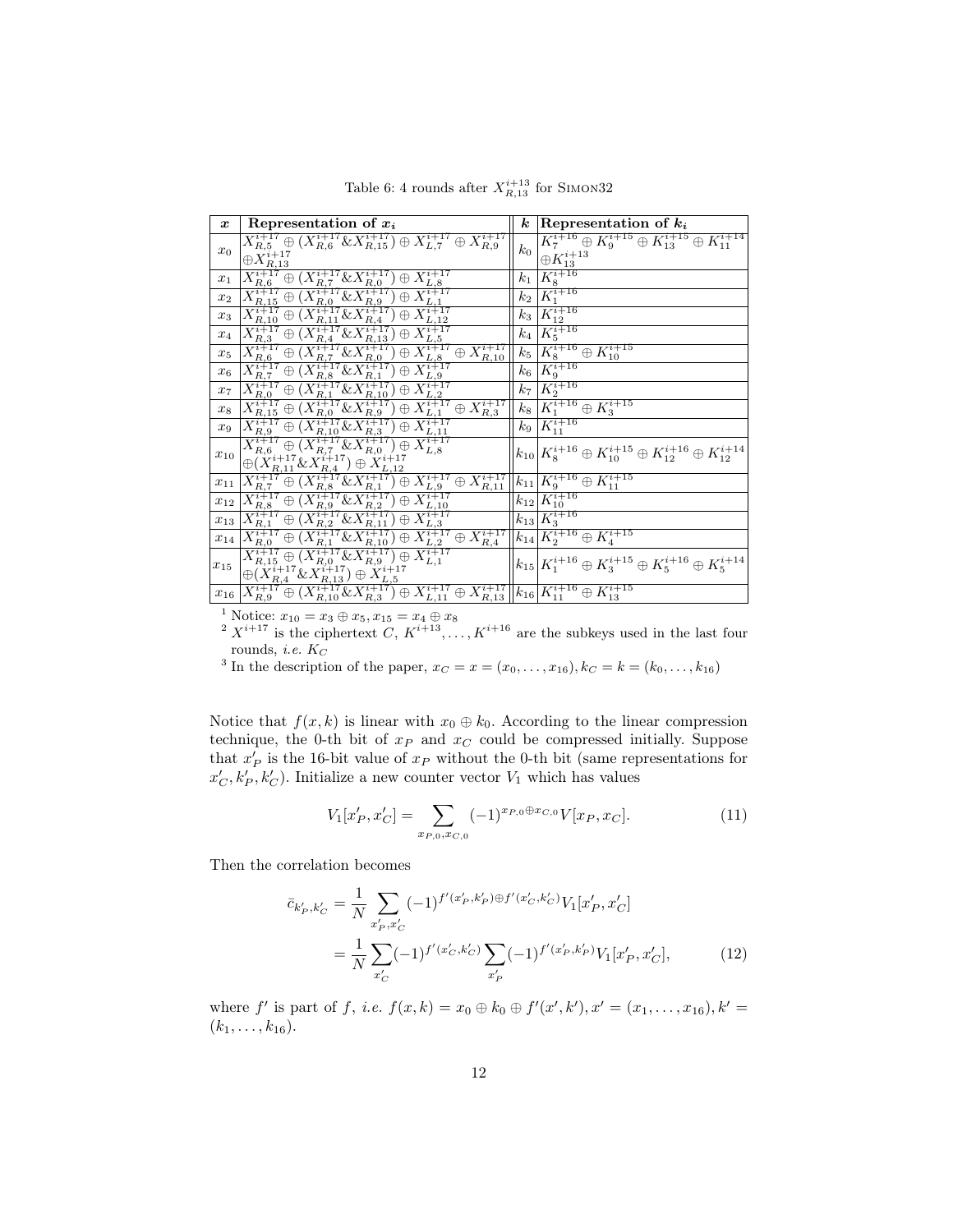So we can guess  $k'_{P}$  (16-bit) at first and compress the plaintexts into a counter. Then guess  $k_C'$  (16-bit) to decrypt the appending rounds, to achieve the final correlations. In the following, we introduce the attack procedure in the forward rounds in detail. The procedure to compute  $\sum_{x'_{P}} (-1)^{f'(\tilde{x}'_{P}, k'_{P})} V_1[x'_{P}, x'_{C}]$  for each  $x_C'$  is same with the procedure to compute  $B^{k'}(y)$  with some counter vector  $V'_1[x']$ and boolean function  $f'$ . Counter vector  $V'_1$  is part of counter vector  $V_1$ . For each specific  $x_C'$ ,

$$
V_1'[x'] = V_1[x', x'_C],
$$

which means  $V'_1[x']$  takes value of  $V_1[x'_P, x'_C]$  where  $x'_P = x'$  and  $x'_C$  is fixed. Morever, there are relations that  $x_{10} = x_3 \oplus x_5, x_{15} = x_4 \oplus x_8$  in Table 5,6, which means there are only 14 independent bits for  $x'$  ( $x'_P$  or  $x'_C$ ).

Compute  $B^{k'}(y)$  with counter vector  $V'_1[x']$  and Boolean function  $f'.$ (For simplicity, we define this procedure as Procedure A.) Although  $x'$  is a 16bit value, there are only  $2^{14}$  possible values for x' as explained above. We use the guess, split and combination technique to decrease the time complexity to compute  $B^{k'}(y)$  with counter vector  $V'_1[x']$  and boolean function  $y = f'$ , for  $2^{16}$ key vaules  $k'$ .

1. Guess  $k_1, k_3, k_7$  and split the plaintexts into 8 sets according to the value  $(x_1 \oplus k_1, x_3 \oplus k_3, x_7 \oplus k_7)$ . The simplification for  $f'(x', k')$  after guessing some keys are shown in Table 7.

The representation of  $f_{ij}$  are as follows,

$$
f_{00} = ((x_5 \oplus k_5) \& (x_8 \oplus k_8)) \oplus \{(x_{10} \oplus k_{10} \oplus [(x_{11} \oplus k_{11} \oplus ((x_{12} \oplus k_{12}) \& (x_{13} \oplus k_{13})))
$$
  

$$
\& (x_{14} \oplus k_{14})](\& (x_{15} \oplus k_{15} \oplus [(x_{14} \oplus k_{14}) \& (x_{16} \oplus k_{16})])\},
$$

 $f_{01} = ((x_{5,6} \oplus k_{5,6}) \& (x_{8,9} \oplus k_{8,9})) \oplus \{(x_{6,10} \oplus k_{6,10} \oplus (x_{11} \oplus k_{11} \oplus (x_{12} \oplus k_{12}))\}$  $\&(x_{13} \oplus k_{13}))\&(x_{14} \oplus k_{14})]\&(x_{9,15} \oplus k_{9,15} \oplus [(x_{14} \oplus k_{14})\&(x_{16} \oplus k_{16})])\},$ 

$$
f_{10} = ((x_5 \oplus k_5) \& (x_8 \oplus k_8)) \oplus \{(x_{10} \oplus k_{10} \oplus [(x_{11} \oplus k_{11} \oplus ((x_{12} \oplus k_{12}) \& (x_{13} \oplus k_{13})))
$$
  

$$
\& (x_{13,14} \oplus k_{13,14})[\& (x_{15} \oplus k_{15} \oplus [(x_{13,14} \oplus k_{13,14}) \& (x_{4,16} \oplus k_{4,16})])\},
$$

 $f_{11} = ((x_{5,6} \oplus k_{5,6}) \& (x_{8,9} \oplus k_{8,9})) \oplus \{(x_{6,10} \oplus k_{6,10} \oplus [(x_{11} \oplus k_{11} \oplus ((x_{12} \oplus k_{12}) \& (x_{13}$  $(\oplus k_{13})))\&(x_{13,14} \oplus k_{13,14})\&(x_{9,15} \oplus k_{9,15} \oplus (x_{13,14} \oplus k_{13,14})\&(x_{4,16} \oplus k_{4,16})])\}.$ 

The counter vectors for  $x'$  can be compressed in a further step according to the new representations of f'. For example, if  $(x_1 \oplus k_1, x_3 \oplus k_3, x_7 \oplus$  $(k_7) = (0, 0, 0), f'$  will be equal to the formula  $f_{00}$ , which is independent of  $x_2, x_4, x_6, x_9$ . So we compress the corresponding counters into a new counter  $V_{000}$ , and

$$
V_{000}[x_5, x_8, x_{10} - x_{16}] = \sum_{x_1 = k_1, x_3 = k_3, x_7 = k_7, x_2 \in \mathbb{F}_2, x_4 \in \mathbb{F}_2, x_6 \in \mathbb{F}_2, x_9 \in \mathbb{F}_2} V'_1[x'].
$$

Notice  $x_{10} = x_3 \oplus x_5$ , so there are 8 independent x bits for  $x_5, x_8, x_{10} - x_{16}$ . Notice  $x_{15} = x_4 \oplus x_8$ , for some fixed value of  $x_5, x_8, x_{10} - x_{16}$ , there are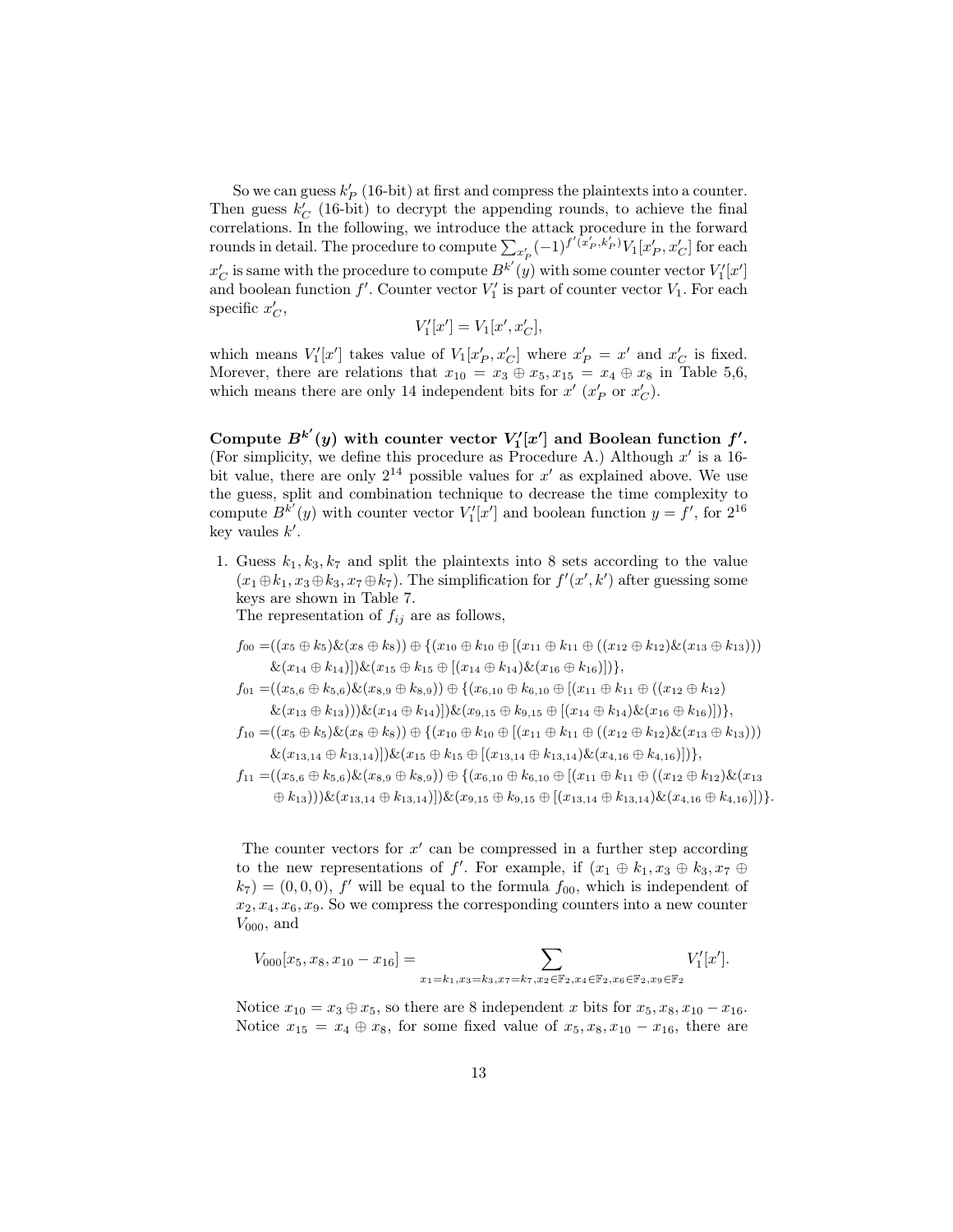| Guess           | $ x_1 \oplus k_1, x_3 \oplus k_3, x_7 \oplus k_7   f'$ |          | Related Bit    |
|-----------------|--------------------------------------------------------|----------|----------------|
|                 | 0, 0, 0                                                | $f_{00}$ |                |
| $k_1, k_3, k_7$ | 0,0,1                                                  | $f_{01}$ |                |
|                 | 0,1,0                                                  | $f_{10}$ | $k_4$          |
|                 | 0,1,1                                                  | $f_{11}$ | $k_4$          |
|                 | 1,0,0                                                  | fоо      | k <sub>2</sub> |
|                 | 1,0,1                                                  | $f_{01}$ | k <sub>2</sub> |
|                 | 1,1,0                                                  | $f_{10}$ | $k_{2,4}$      |
|                 | 1,1,1                                                  | 111      | $k_{2,4}$      |

Table 7: Simplification for  $f'(x', k')$  after guessing  $k_1, k_3, k_7$ 

7 times addition in above equation. So generating this new counter vector needs  $2^8 \times 7$  additions.

We give another example to illustrate the situations with related key bit. If  $(x_1 \oplus k_1, x_3 \oplus k_3, x_7 \oplus k_7) = (1, 0, 0)$ , there is  $f' = (x_2 \oplus k_2) \oplus f_{00}$ . Notice in this subset,  $f'$  is linear with  $x_2 \oplus k_2$  and  $x_2$  can be compressed into the new counters with related key  $k_2$ . So the new counter vector  $V_{100}$  is as follows,

$$
V_{100}[x_5, x_8, x_{10}-x_{16}] = \sum_{x_1=k_1 \oplus 1, x_3=k_3, x_7=k_7, x_2 \in \mathbb{F}_2, x_4 \in \mathbb{F}_2, x_6 \in \mathbb{F}_2, x_9 \in \mathbb{F}_2} (-1)^{x_2} V'_1[x'].
$$

Also, there are 8 independent x bits for  $x_5, x_8, x_{10} - x_{16}$ . For each fixed  $x_5, x_8, x_{10}-x_{16}$ , the new counter can be obtained with 7 additions according to above equation.

The procedures to generate the new counter vectors for other cases are similar as that of case  $(x_1 \oplus k_1, x_3 \oplus k_3, x_7 \oplus k_7) = (0, 0, 0)$  or  $(1, 0, 0)$ . Morever, the time complexity to split the plaintexts and construct new counter vectors is same for each case. Observing the four functions  $f_{00}, f_{01}, f_{10}$  and  $f_{11}$ , we know that they are with same form. In the following step, we explain the attack procedure of case  $(x_1 \oplus k_1, x_3 \oplus k_3, x_7 \oplus k_7) = (0, 0, 0)$  in detail and the others can be obtained in the same way.

Note that, there are 9 subkey bits in each function of  $f_{00}$ ,  $f_{01}$ ,  $f_{10}$  and  $f_{11}$ after guessing  $k_1, k_3, k_7$ . So this can be viewed as that  $3 + 9 = 12$  subkey bits are involved in the attack while there are 16 subkey bits are involved initially in  $f'$ . In the following, the number of key bits can be reduced in a further step.

2. For  $f_{00}$ , guess  $k_5, k_{14}$  and split the plaintexts into 4 sets according to the value  $(x_5 \oplus k_5, x_{14} \oplus k_{14})$ . The simplification for  $f_{00}$  after guessing some keys are shown in Table 8.

The time complexity of computing the counters' value  $B^{k_5,k_8,k_{10}-k_{16}}(y)$  with counter vector  $V_{000}$  and function  $f_{00}$  is as follows:

(a) Guess  $k_5, k_{14}$  and split the states into four parts

- i.  $(x_5 \oplus k_5, x_{14} \oplus k_{14}) = (0,0)$ 
	- A. Since  $x_{10} = x_3 \oplus x_5$ ,  $x_5 = k_5$  and  $x_3 = k_3$  (the first case in Table 7), so the  $x_{10}$  here is fixed. There is one variable bit  $x_{15}$  to store.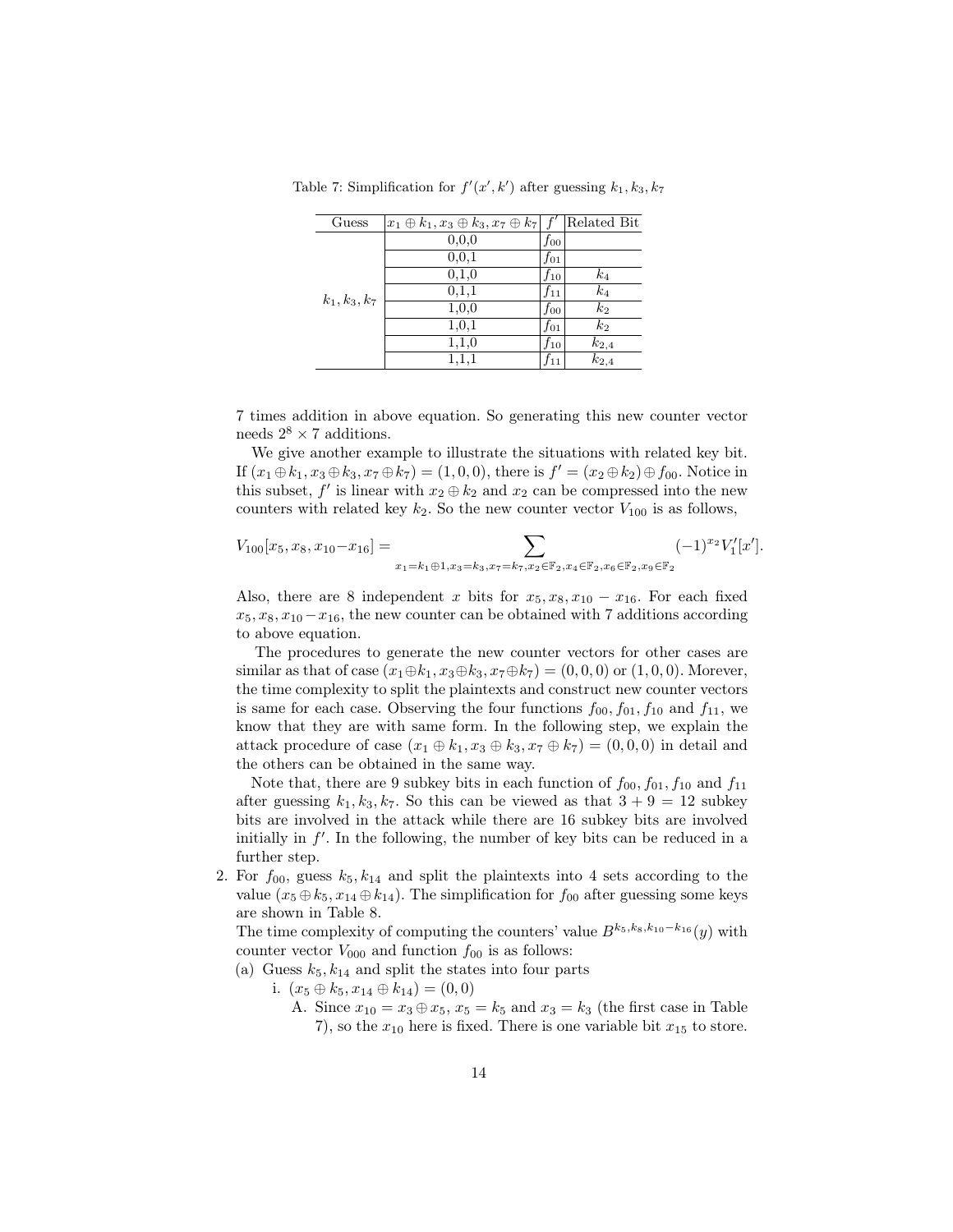Table 8: Simplification for  $f_{00}$  after guessing  $k_5, k_{14}$ 

| Guess        | Valuel | J00                                                                                                                        | Related Bit |
|--------------|--------|----------------------------------------------------------------------------------------------------------------------------|-------------|
|              | 0.0    | $(x_{10} \oplus k_{10}) \& (x_{15} \oplus k_{15})$                                                                         |             |
| $k_5,k_{14}$ | 0.1    | $ (x_{10,11} \oplus k_{10,11} \oplus ((x_{12} \oplus k_{12}) \& (x_{13} \oplus k_{13}))) \& (x_{15,16} \oplus k_{15,16}) $ |             |
|              |        | $(x_{10} \oplus k_{10}) \& (x_{15} \oplus k_{15})$                                                                         | $\kappa$ 8  |
|              |        | $ (x_{10,11} \oplus k_{10,11} \oplus ((x_{12} \oplus k_{12}) \& (x_{13} \oplus k_{13}))) \& (x_{15,16} \oplus k_{15,16}) $ | $k_8$       |

Let  $V_{000}^{00}[x_{10}, x_{15}]$  store the number of  $(x_{10}, x_{15})$ . There is

$$
V_{000}^{00}[x_{10}, x_{15}] = \sum_{x_5=k_5, x_{14}=k_{14}} V_{000}[x_5, x_8, x_{10} - x_{16}].
$$

There are two possible values for  $(x_{10}, x_{15})$  here and for each value, the above sum needs  $2^5 - 1$  additions (5 variable bits  $(x_8, x_{11}, x_{12}, x_{13}, x_{16})$ . So generating the new counter vector needs  $2 \times (2^5 - 1) = 2^6 - 2$  additions.

B. Computing  $B_{00}^{k_{10},k_{15}}(y)$  with new function (the first case in Table 8) and vector  $V_{000}^{00}$ :

If  $k_{10} = x_{10}, B_{00}^{k_{10}, k_{15}}(y) = V_{000}^{00}[x_{10}, 0] + V_{000}^{00}[x_{10}, 1];$ if  $k_{10} = x_{10} \oplus 1, B_{00}^{k_{10}, k_{15}}(y) = (-1)^{k_{15}} (V_{000}^{00}[x_{10}, 0] - V_{000}^{00}[x_{10}, 1]).$ So in total there are no more than  $2<sup>2</sup>$  additions.

- ii.  $(x_5 \oplus k_5, x_{14} \oplus k_{14}) = (0, 1)$ 
	- A. There are 4 variable bits  $(x_{10,11}, x_{12}, x_{13}, x_{15,16})$  to store. Let  $V_{000}^{01}[x_{10,11}, x_{12}, x_{13}, x_{15,16}]$  store the counter number of  $(x_{10,11}, x_{12},$  $x_{13}, x_{15,16}$ ). There is

$$
V_{000}^{01}[x_{10,11}, x_{12}, x_{13}, x_{15,16}] = \sum_{x_5=k_5, x_{14}=k_{14}\oplus 1} V_{000}[x_5, x_8, x_{10}-x_{16}].
$$

For each possible value of  $(x_{10,11}, x_{12}, x_{13}, x_{15,16})$ , the above sum needs  $2^2 - 1$  additions (2 free variables  $(x_8, x_{15})$ ,  $x_{10}$  is fixed,  $x_{11} = x_{10} \oplus x_{10,11}, x_{16} = x_{15} \oplus x_{15,16}$ . So generating the new counter vector needs:  $2^4 \times (2^2 - 1) = 2^6 - 2^4$  additions.

B. Partial  $B_{01}^{k_{10,11},k_{12},k_{13},k_{15,16}}(y)$  with new function and vector  $V_{000}^{01}$ :  $2^{5.64}$  additions. (See  $f_3$  in Appendix A)

iii.  $(x_5 \oplus k_5, x_{14} \oplus k_{14}) = (1, 0)$ 

A. Similar to the first case in Step  $(2(a)i)$ , let  $V_{000}^{10}[x_{10}, x_{15}]$  store the number of  $(x_{10}, x_{15})$ . There is

$$
V_{000}^{10}[x_{10}, x_{15}] = \sum_{x_5=k_5, x_{14}=k_{14}} V_{000}(-1)^{x_8}[x_5, x_8, x_{10} - x_{16}].
$$

So generating the new counter vector also needs  $2 \times (2^5 - 1) =$  $2^6 - 2$  additions.  $k_8$  becomes a related bit.

B. Partial  $B_{10}^{k_{10},k_{15}}(y)$  with new function and vector  $V_{000}^{10}$ : 2<sup>2</sup> additions (same with case  $(0, 0)$ ).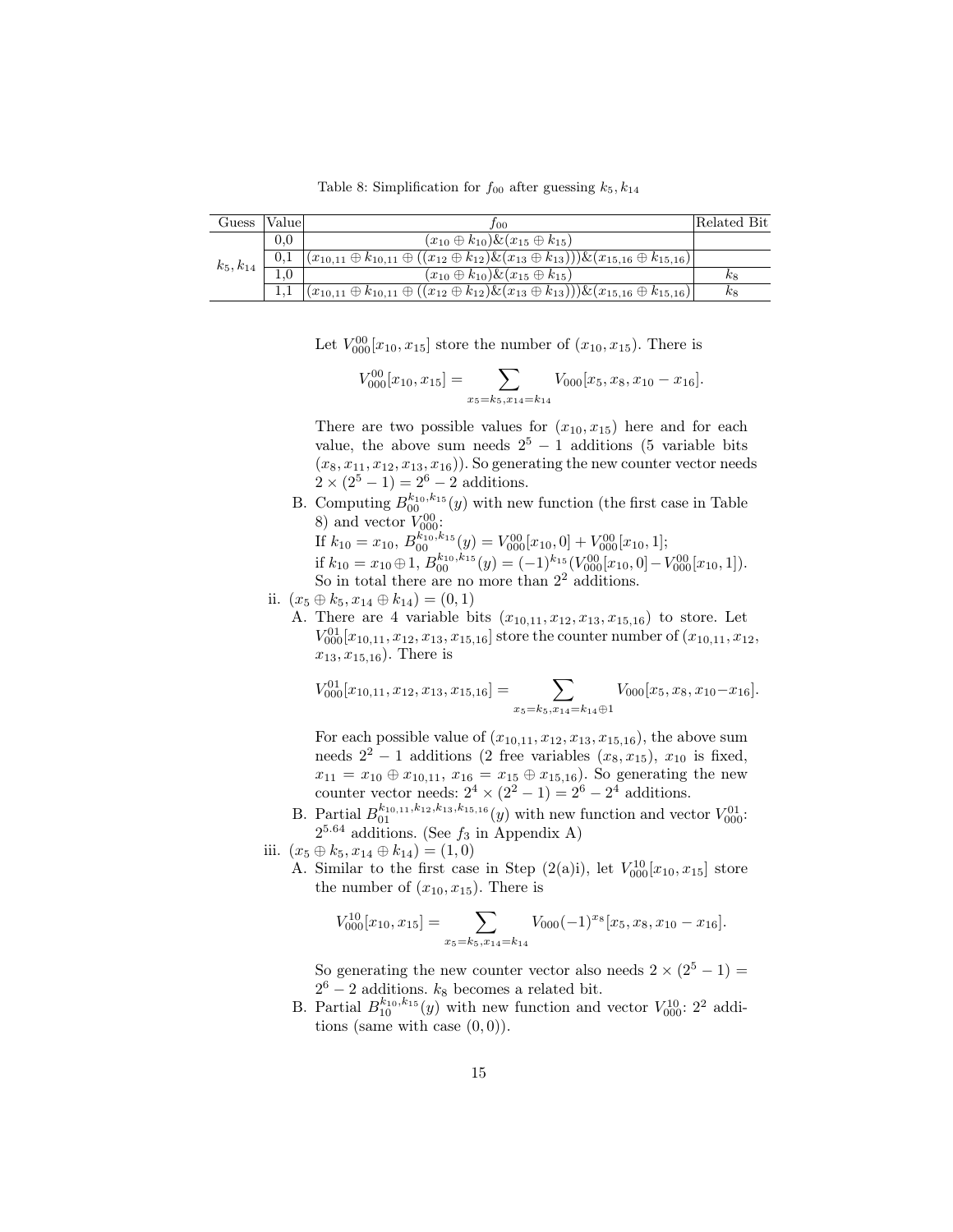- iv.  $(x_5 \oplus k_5, x_{14} \oplus k_{14}) = (1, 1)$ 
	- A. Similar to the second case in Step  $(2(a)ii)$ , let  $V_{000}^{11}[x_{10,11}, x_{12}, x_{13},$  $x_{15,16}$  store the counter number of  $(x_{10,11}, x_{12}, x_{13}, x_{15,16})$ . There is

$$
V_{000}^{11}[x_{10,11}, x_{12}, x_{13}, x_{15,16}]
$$
  
= 
$$
\sum_{x_5=k_5, x_{14}=k_{14}\oplus 1} (-1)^{x_8} V_{000}[x_5, x_8, x_{10}-x_{16}].
$$

So generating the new counter vector needs:  $2^4 \times (2^2 - 1) = 2^6 - 2^4$ additions.  $k_8$  becomes a related bit.

- B. Partial  $B_{11}^{k_{10},11,k_{12},k_{13},k_{15,16}}(y)$  with new function and vector  $V_{000}^{11}$ .  $2^{5.64}$  additions. (See  $f_3$  in Appendix A)
- (b) For each of  $2^9$  keys involved in  $f_{00}$ , partial  $B^{k_5,k_8,k_{10}-k_{16}}(y)$  with function  $y = f_{00}$  and counter vector  $V_{000}$  under key guess  $k_5, k_{14}$  is

$$
B^{k_5,k_8,k_{10}-k_{16}}(y) = (B^{k_{10},k_{15}}_{00}(y) + B^{k_{10,11},k_{12},k_{13},k_{15,16}}_{01}(y))
$$
  
+  $(-1)^{k_8}$   $(B^{k_{10},k_{15}}_{10}(y) + B^{k_{10,11},k_{12},k_{13},k_{15,16}}_{01}(y)).$ 

We can add  $B_{00}^{k_{10},k_{15}}(y)$  and  $B_{01}^{k_{10,11},k_{12},k_{13},k_{15,16}}(y)$  at first, then add  $B_{10}^{k_{10},k_{15}}(y)$  and  $B_{01}^{k_{10,11},k_{12},k_{13},k_{15,16}}(y)$ , at last add the two parts according to the index value and  $k_8$ . The combination phase needs  $2^6 + 2^6 + 2^7 =$  $2^8$  additions in total when  $k_5, k_{14}$  are fixed.

(c) In total, there are

$$
2^2 \times ((2^6 - 2 + 2^2 + 2^6 - 2^4 + 2^{5.64}) \times 2 + 2^8) \approx 2^{11.19}
$$

additions to compute  $B^{k_5,k_8,k_{10}-k_{16}}(y)$  for all  $2^9$  possible key values. Note that, about 1 subkey bit is guessed in the first (or third) step of step 2a. In the second (or forth) step of step 2a, 1.5 subkey bits are guessed on average. So, although there are 9 subkey bits in total, only  $2+(1+1+1.5+1.5)/4=3.25$  bits on average are guessed with dynamic keyguessing technique.

3. The time of computing  $B^{k'}(y)$  with counter vector  $V'_1[x']$  and boolean function  $f'$  is shown in Table 9.  $T_1$  denotes the time of seperation of the plaintexts according to the guessed bit of  $k$ .  $T_2$  denotes the time of computation in the inner part.  $T_3$  is the time in the combination phase. When  $k_1, k_3, k_7$  are fixed, in each case,  $T_1 = 2^8 \times 7$  as explainted in Step 1.  $T_2$  is  $2^{11.19}$  as explained in Step 2. There are 13 bits for k' except  $k_1, k_3, k_7$ , leading to  $T_3 = 2^{13} \times 7$ . For all guesses of  $k_1, k_3, k_7$ , the total time is about  $2^{19.46}$  additions.

In Step 1, 3 key bits are guessed and the plaintexts are splitted into 8 situations. For each situation, 3.25 key bits are guessed as explained above. So on average, about  $3 + 3.25 = 6.25$  subkey bits are guessed in this procedure, while there are 16 subkey bits involved.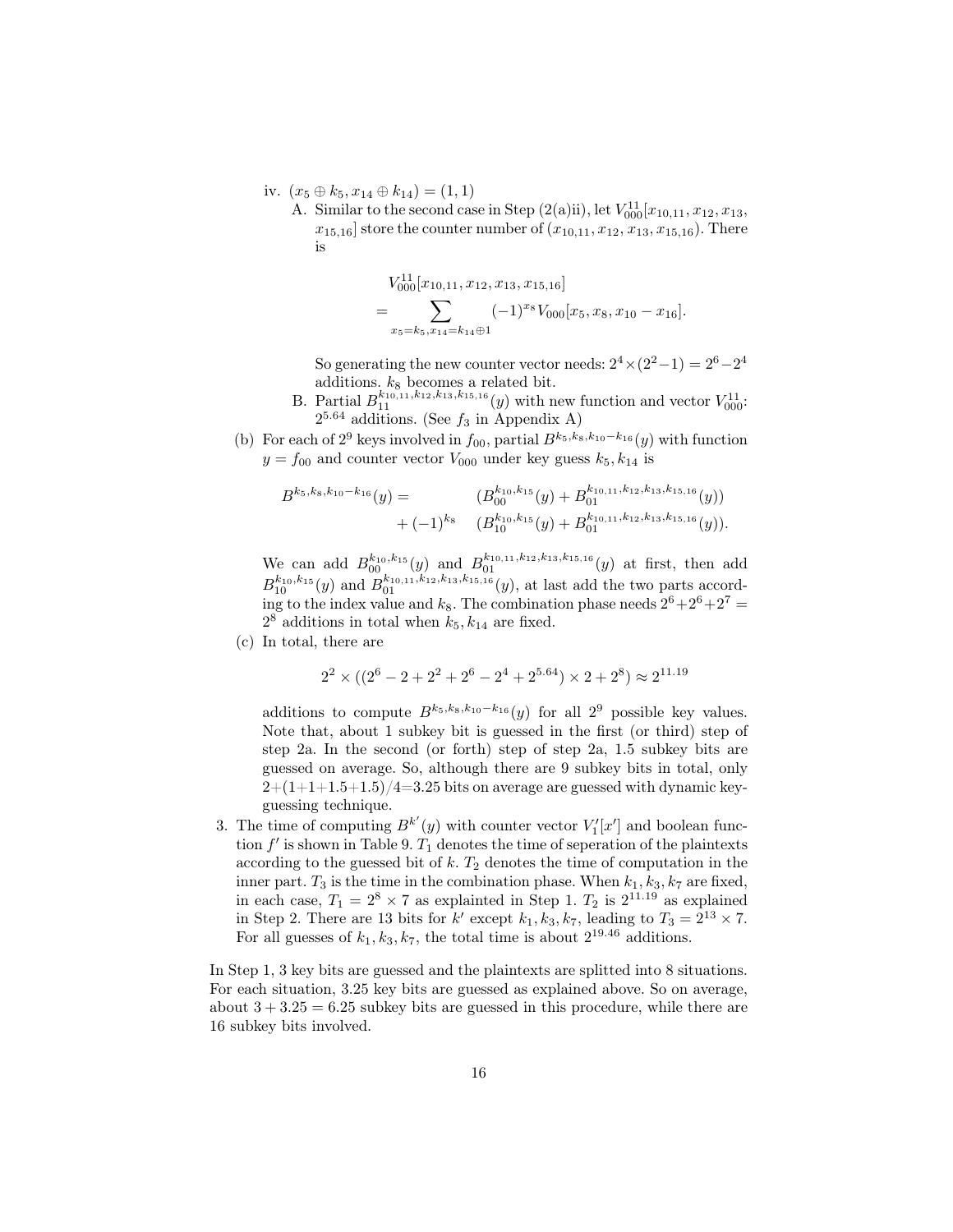| Guess           |            |          | $ x_1 \oplus k_1, x_3 \oplus k_3, x_7 \oplus k_7  f'$ |                                       | Related Bit                    |                                                     | Time |  |  |  |
|-----------------|------------|----------|-------------------------------------------------------|---------------------------------------|--------------------------------|-----------------------------------------------------|------|--|--|--|
|                 |            |          |                                                       | $T_1$                                 | $T_2$                          | $T_3$                                               |      |  |  |  |
|                 | 0, 0, 0    | $f_{00}$ |                                                       | $2^8 \times 72^{11.19}$               |                                |                                                     |      |  |  |  |
|                 | 0, 0, 1    | $f_{01}$ |                                                       | $2^8$                                 | $\times 7\overline{2^{11.19}}$ |                                                     |      |  |  |  |
|                 | 0,1,0      | $f_{10}$ | $k_4$                                                 | $2^8 \times 7$ $\overline{2^{11.19}}$ |                                |                                                     |      |  |  |  |
| $k_1, k_3, k_7$ | 0,1,1      | $f_{11}$ | $k_4$                                                 | $2^8 \times 72^{11.19}$               |                                | $2^{13} \times 7$                                   |      |  |  |  |
|                 | 1,0,0      | $f_{00}$ | $k_2$                                                 | $2^8 \times 7\sqrt{2^{11.19}}$        |                                |                                                     |      |  |  |  |
|                 | 1,0,1      | $f_{01}$ | $k_2$                                                 | $2^8 \times 72^{11.19}$               |                                |                                                     |      |  |  |  |
|                 | 1,1,0      | $f_{10}$ | $k_{2,4}$                                             | $2^8 \times 72^{11.19}$               |                                |                                                     |      |  |  |  |
|                 | 1,1,1      | $f_{11}$ | $k_{2,4}$                                             | $2^8 \times 72^{11.19}$               |                                |                                                     |      |  |  |  |
|                 | Total Time | $(2^8)$  | $\times$ 7 + $2^{11.19}$                              |                                       |                                | $\times 8 + 2^{13} \times 7 \times 2^3 = 2^{19.46}$ |      |  |  |  |

Table 9: Time Complexity of computing  $B^{k'}(y)$  with counter vector  $V'_1[x']$  and boolean function  $f'$ 

21-round attack on Simon32/64. Adding four rounds and appending four rounds after the 13-round linear hull distinguisher, we give the 21-round linear attack on SIMON32/64. The estimated potential of the linear hull is  $\bar{\epsilon}^2 \approx 2^{-30.19}$ in [17], which is a little optimistic for more than half of keys. In the attack, we use  $N = 2^{31.19}$  plaintext-ciphertext pairs. According to Theorem 1, the relation between the bias and success probability is shown in Table 10 when using  $2^{31.19}$ plaintext-ciphertext pairs. So according to Table 4 and Table 10, the expected

Table 10: Relation between bias and success probability using  $2^{31.19}$  data and setting advantage  $a = 8$ 

| $-2^{2(1)}$   | $p_0 \approx 1.000$            |
|---------------|--------------------------------|
| $= 2^{28.15}$ | $p_1 \approx 0.997$            |
| $= 2^{29.19}$ | $p_2 \approx 0.864$            |
| $= 2^{30.19}$ | $p_3 \approx 0.\overline{477}$ |
|               | $p_A \approx 0.188$            |

success probability of the attack is larger than

 $0.012*p_0+0.035*p_1+0.097*p_2+0.12*p_3+0.173*p_4\approx 0.22,$ 

and it is smaller than

$$
(0.012 + 0.035) * p_0 + 0.097 * p_1 + 0.12 * p_2 + 0.173 * p_3 \approx 0.33.
$$

There are 32 subkey bits involved in this attack. With our attack method, only about  $6.25 + 6.25 = 12.5$  bits are guessed on average, which reduces the number of key bits greatly.

Attack:

1. Compress the  $N$  plaintext-ciphertext pairs into the counter vector  $V_1[x'_P, x'_C]$ of size  $2^{14+14}$ .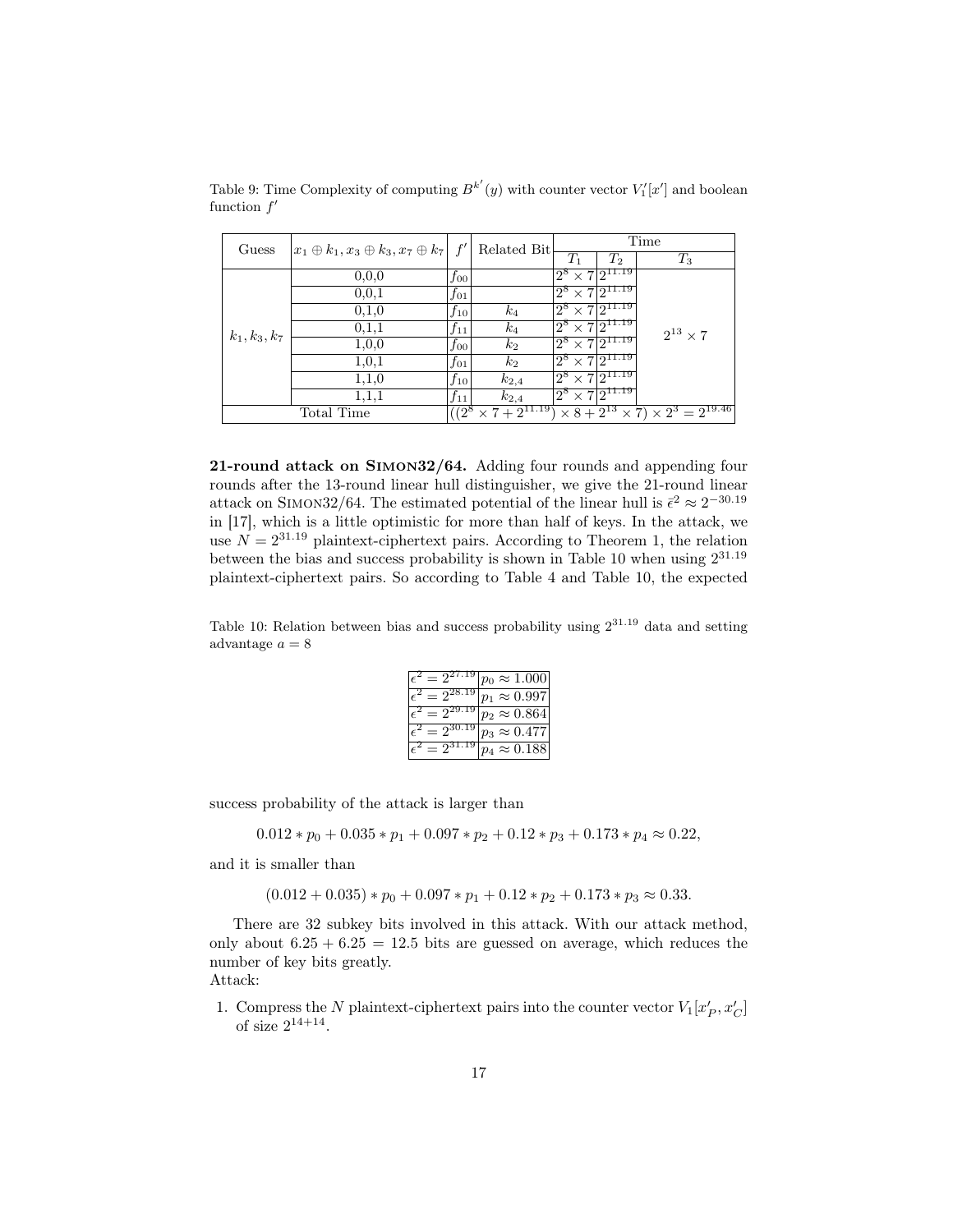- 2. For each of  $2^{14} x_C'$ 
	- (a) Call Procedure A. Store the counters according to  $x_C^{\prime}$  and  $k_F^{\prime}$
- 3. For each  $k'_P$  of  $2^{16}$  possible values.
	- (a) Call procedure A. Store the counters according to  $k_P^\prime$  and  $k_C^\prime.$
- 4. The keys with counter values ranked in the largest  $2^{32-8} = 2^{24}$  values would be the right subkey candidates. Exploiting the key schedule and guessing some other bits, use two plaintex-ciphertext pairs to check the right key.

Time: (1)  $N = 2^{31.19}$  times compression (2)  $2^{14} \times 2^{19.46} = 2^{33.46}$  additions.  $(3)2^{16} \times 2^{19.46} = 2^{35.46}$  additions. So the time to compute the empirical bias for the subkeys involved is about  $2^{35.84}$  while that given in [1] with similar linear hull is 2 <sup>63</sup>.69. The time is improved significantly. Step (4) is to recovery the master key, which needs  $2^{64-8} = 2^{56}$  21-round encryptions. However, [1] does not give this step.

Also we implemented the 21-round attack on SIMON32 using  $2^{31.19}$  plaintextciphertext pairs. (The exhaustive search part of the attack is not included since it would take about  $2^{64-8} = 2^{56}$  encryptions, which takes too much time.) In the implementation, we set the main key randomly and collect  $2^{31.19}$  plaintextciphertext pairs (data collection part), then use the dynamic key-guessing techniques to recover 8-bit key information for the 32 subkey bits (recovery part). We store the  $2^{32-8} = 2^{24}$  keys with large bias in set S as the right key candidates, then compute the real 32 subkey bits from the main key and check whether it is in S. In the implementation, about 5GB memory is needed. The data collection part (2 <sup>31</sup>.<sup>19</sup> encryptions) takes about 11 minutes and the recovery part takes about 11 minutes too (using Intel $(R)$  Xeon $(R)$  CPU E5-2620, 2.00GHz). 1000 experiments were done and 277 of them were successful. This derives that the experimental success probability is about 27.7%, which is consistent with the expected success probability.

22-round attack on Simon32/64. Add one more round before the 21 round attack, we can attack 22-round of Simon32/64. There are 13 active key bits involved in round  $i-5$ , which is  $\kappa_1 = (K_0^{i-5} - K_3^{i-5}, K_5^{i-5}, K_7^{i-5} K_{12}^{i-5}$ ,  $K_{14}^{i-5}$ ,  $K_{15}^{i-5}$ ), to obtain the x represented in Table 5. Attack:

- 1. Guess each of  $2^{13} \kappa_1$ 
	- (a) Encrypt the plaintexts by one round.
	- (b) Do as the first three steps in the 21-round attack
- 2. The keys with counter values ranked in the largest  $2^{32+13-8} = 2^{37}$  values would be the right subkey candidates. Exploiting the key schedule and guessing some other bits, use two plaintex-ciphertext pairs to check the right key.

Time:  $(1.a)2^{13} \times N = 2^{44.19}$  one-round encryptions.  $(1.b) 2^{13} \times 2^{35.84} = 2^{48.84}$ additions. (2) Exhaustive phase needs about  $2^{64-8} = 2^{56}$  22-round encryptions. So the total time is about  $2^{56}$  22-round encryptions and  $2^{48.84}$  additions.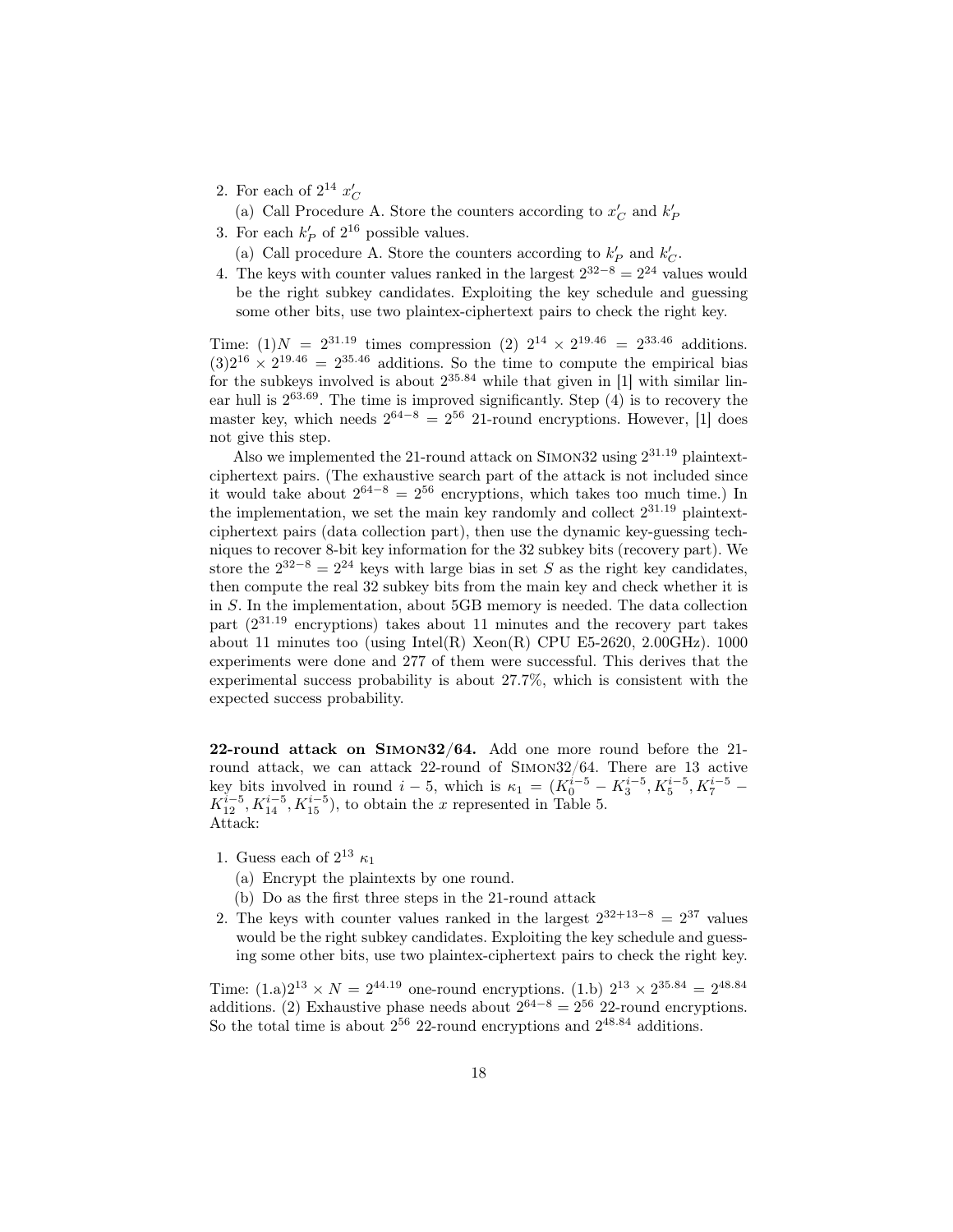23-round attack on Simon32/64. Add one more round before and one round after the 21-round attack, we can attack 23-round of SIMON32/64. There are 13 active key bits involved in round  $i+17$ , which is  $\kappa_2 = (K_0^{i+17} - K_3^{i+17}, K_5^{i+17})$ ,  $K_7^{i+17} - K_{12}^{i+17}, K_{14}^{i+17}, K_{15}^{i+17}$ , to obtain the x represented in Table 6. Attack:

- 1. Guess each of  $2^{13+13} \kappa_1 || \kappa_2$ 
	- (a) Encrypt the plaintexts by one round and decrypt the ciphertexts by one round.
	- (b) Do as the first three steps in the 21-round attack
- 2. The keys with counter values ranked in the largest  $2^{32+26-8} = 2^{50}$  values would be the right subkey candidates. Exploiting the key schedule and guessing some other bits, use two plaintex-ciphertext pairs to check the right key.

Time:  $(1.a)2^{26} \times N = 2^{57.19}$  two-round encryptions.  $(1.b) 2^{26} \times 2^{35.84} = 2^{61.84}$ additions. (2) Exhaustive phase needs about  $2^{64-8} = 2^{56}$  23-round encryptions. So the total time complexity is about  $2^{56.3}$  23-round encryptions and  $2^{61.84}$ additions.

### 4.3 Improved Key Recovery Attack on Other Variants of Simon

With the dynamic key-guessing technique shown in above attack, we can also improve the linear hull attacks on all other variants of Simon. The linear hulls used are displayed in Table 3. For Simon48, we exploit the 22-round linear hull proposed in [18], which covers most rounds up to date. For Simon64, the 21 round linear hull with potential  $2^{-62.53}$  proposed in [1] is used in the attack. Also, the 31-round (resp. 40-round) linear hull for Simon96 (resp. Simon128) in [1] are used to attack corresponding variant. Due to limited space, we do not give the detail of the attacks (please refer to the full version [11] of this paper for the details). However, the improved results for these variants are listed in Table 1.

### 4.4 Multiple Linear Hull Attack on Simon

Combining multiple linear cryptanalysis [8] and linear hull together, one can make multiple linear hull attack with improved data complexity. Our attack technique can be used in the multiple linear hull attack of Simon well. According to the rotational property, Property 1, of Simon, lots of linear hulls with high potential can be found. For example, the two 13-round linear hulls for Simon32 in Table 3 are rotations of same linear hull.

Suppose that the time to compute the bias for one linear hull is  $\mathcal{T}_1$  and data complexity is  $N$ . If m linear hulls with same bias are used in the multiple linear hull attack, the data complexity would be decreased to  $\mathcal{N}/m$ . But the time complexity would increase to  $m\overline{\mathcal{T}_1}+2^{\mathcal{K}}$ , where  $\mathcal K$  is the size of the independent key bits involved in all  $m$  linear hull attacks. For example, there are 32 independent key bits involved in the 21-round attack of SIMON32 with linear hull  $X_{L,5}^i \rightarrow$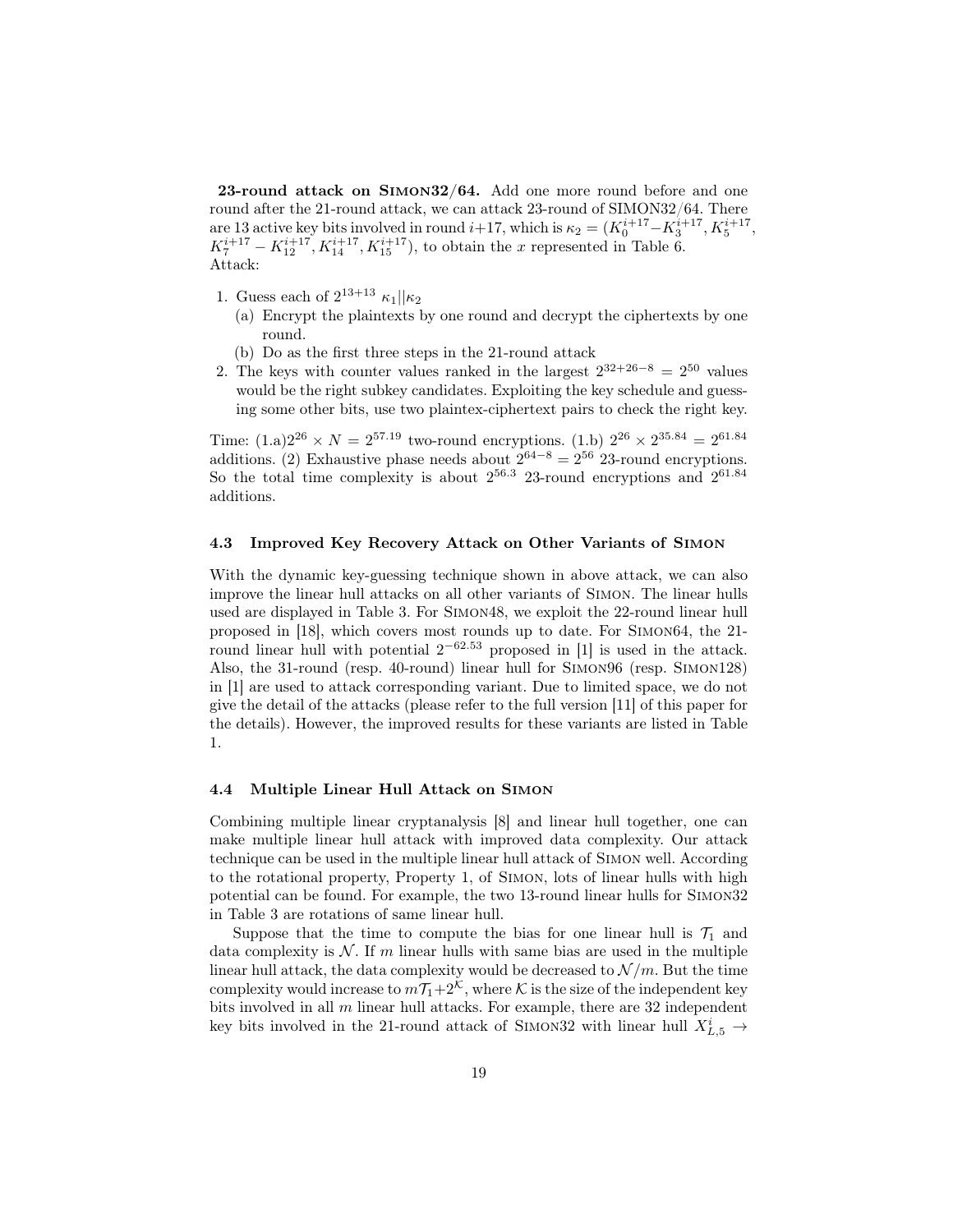$X_{R,13}^{i+13}$ . The data complexity is  $2^{31.19}$  known plaintext-ciphertext pairs and the time needs about  $2^{35.84}$  additions to get the bias. When another linear hull  $X_{L,6}^i \rightarrow X_{R,14}^{i+13}$  is taken in to make a multiple linear hull attack, the data size will decrease to  $2^{30.19}$ . There are also 32 independent key bits involved in this linear hull attack. But, the total independent key size of both linear hulls is 48. So the time to compute the bias for the multiple linear hull attack with above two linear hulls needs about  $2^{36.84}$  additions and  $2^{48}$  combinations.

# 5 Conclusion

In this paper, we gave the improved linear attacks on all the reduced versions of Simon family with dynamic key-guessing techniques. By establishing the boolean function of parity bit in the linear hull distinguisher and reducing the expressions of function according to the property of AND operation, we decrease the number of key bits involved in the attack and decrease the attack complexity in a further step. As a result, we can attack 23-round Simon32/64, 24-round Simon48/72, 25-round Simon48/96, 30-round Simon64/96, 31-round Simon64/128, 37-round Simon96/96, 38-round Simon96/144, 49-round Simon128/128, 51-round Simon128/192 and 53-round Simon128/256. The differential attack in [20] and our linear hull attack are bit-level cryptanalysis results, which provide the more efficient and precise security estimation results on Simon. It is mentioned that, the bit-level cryptanalysis combining with dynamic key-guessing techniques are applicable to more light-weight block ciphers and hash functions etc.

Acknowledgements. This work was partially supported by the National Natural Science Foundation of China (Grant No. 61133013), also supported by National Key Basic Research Program of China (Grant No. 2013CB834205).

## References

- 1. Mohamed Ahmed Abdelraheem, Javad Alizadeh, Hoda A. Alkhzaimi, Mohammad Resa Aref, Nasour Bagheri, Praveen Gauravaram, Martin M. Lauridsen. Improved Linear Cryptanalysis of Reduced-Round Simon. IACR Cryptology ePrint Archive 2014/681, 2014
- 2. Farzaneh Abed, Eik List, Stefan Lucks, Jakob Wenzel. Differential and Linear Cryptanalysis of Reduced-Round Simon. IACR Cryptology ePrint Archive, 2013/526, 2013.
- 3. Farzaneh Abed, Eik List, Stefan Lucks, Jakob Wenzel. Differential Cryptanalysis of Reduced-Round Simon and SPECK. FSE 2014, LNCS 8540, pp. 525-545. Springer Berlin Heidelberg, 2015
- 4. Javad Alizadeh, Hoda A. Alkhzaimi, Mohammad Reza Aref, Nasour Begheri, Paraveen Gauravaram, Abhishek Kumar, Martin M. Lauridsen, Somitra Kumar Sanadhya. Cryptanalysis of SIMON Variants with Connections. In RFIDsec'14, LNCS, 8651, pp.1-20. Springer-Heidelberg, 2014.
- 5. Hoda A. Alkhzaimi, Martin M. Lauridsen. Cryptanalysis of the SIMON Family of Block Ciphers. IACR Cryptology ePrint Archive 2013, 543, 2013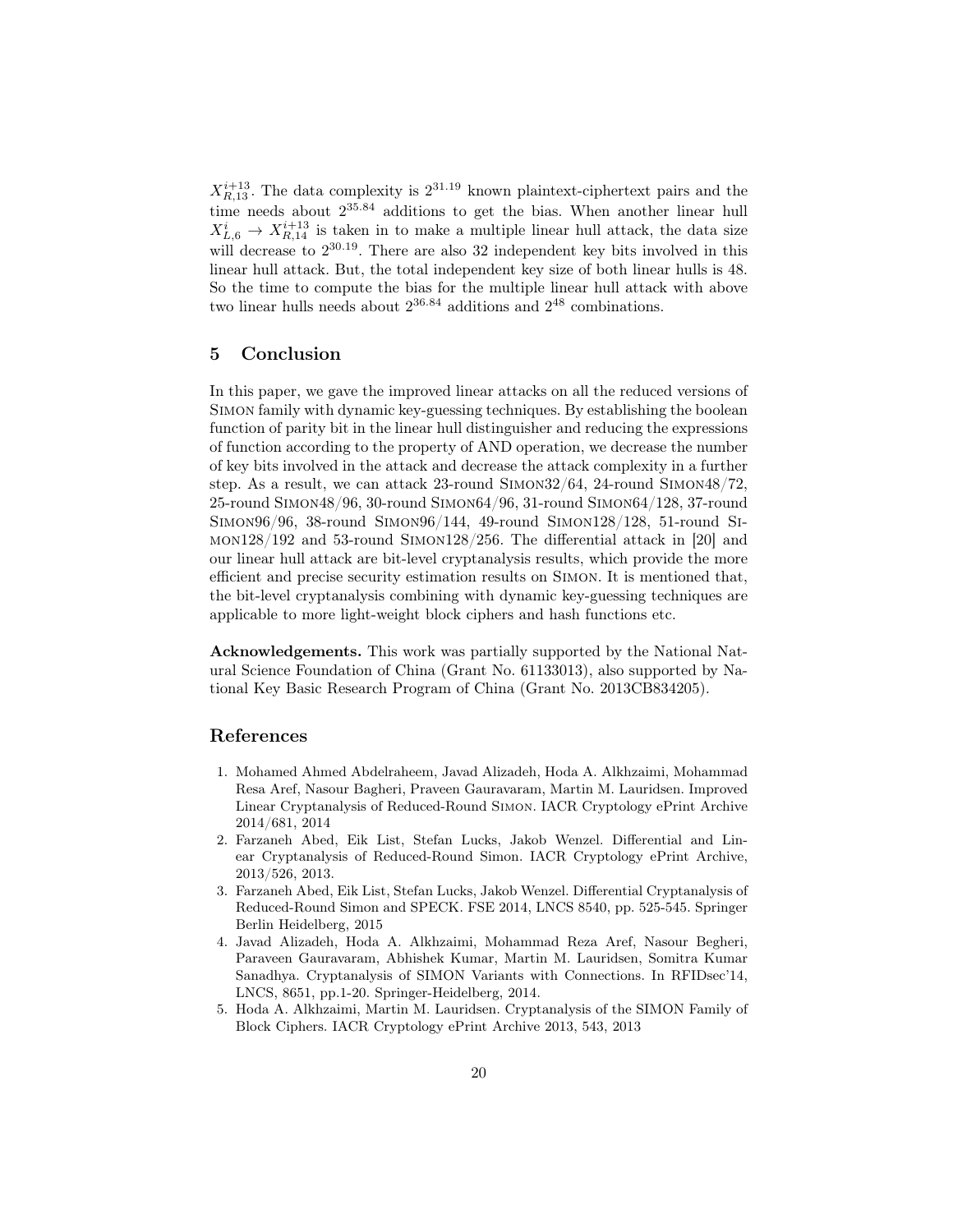- 6. Tomer Asgur. Improved Linear Trails dor the Block Cipher SIMON. IACR Cryptology ePrint Archive 2015/285, 2015
- 7. Ray Beaulieu, Douglas Shors, Jason Smith, Stefan Treatman-Clark, Bryan Weeks, Louid Wingers. The Simon and Speck Families of Lightweight Block Ciphers. 2013
- 8. Alex Biryukov, Christophe De Cannière, Michaël Quisquater. On Multiple Linear Approximations. CRYPTO 2004, LNCS 3152, pp. 1-22, Springer- Heidelberg, 2004
- 9. Alex Biryukov, Arnab Roy, Vesselin Velichkov. Differential analysis of block ciphers SIMON and SPECK. FSE 2014, LNCS 8540, pp. 546-570. Springer Berlin Heidelberg, 2015
- 10. Christina Boura, María Naya-Plasencia, Valentin Suder. Scrutinzing and improving impossible differential attacks: Applications to Clefia, Camellia, Lblock and Simon. ASIACRYPT 2014. pp. 179-199. Springer-Heidelberg, 2014
- 11. Huaifeng Chen, Xiaoyun Wang: Improved Linear Hull Attack on Round-Reduced SIMON with Dynamic Key-guessing Techniques. IACR Cryptology ePrint Archive 2015/666, 2015
- 12. Zhan Chen, Ning Wang, Xiaoyun Wang. Impossible Differential Cryptanalysis of Reduced Round SIMON. IACR Cryptology ePrint Archive 2015/286, 2015
- 13. Mitsuru Matsui. Linear Cryptanalysis Method for DES Cipher. EUROCRYPT 1993, LNCS 765, pp. 386-397. Springer- Heidelberg, 1994
- 14. Mitsuru Matsui. The First Experimental Cryptanalysis of the Data Encryption Standard. CRYPTO 1994. LNCS 839, pp. 1-11. Springer- Heidelberg, 1994
- 15. Kaisa Nyberg. Linear Approximation of Block Ciphers. EUROCRYPT 1994, LNCS 950, pp. 439-444. Springer- Heidelberg, 1995
- 16. Ali Aydin Selçuk, Ali Biçak. On Probability of Success in Linear and Differential Cryptanalysis. SCN 2002. LNCS 2576, pp. 174-185. Springer- Heidelberg, 2003.
- 17. Danping Shi, Lei Hu, Siwei Sun, Ling Song, Kexin Qiao, Xiaoshuang Ma. Improved Linear (Hull) Cryptanalysis of Round-reduced Versions of Simon. IACR Cryptology ePrint Archive 2014/973, 2014
- 18. Siwei Sun, Lei Hu, Meiqin Wang, Peng Wang, Kexin Qiao, Xiaoshuang Ma, Danping Ma, Ling Song, Kai Fu. Towards Finding the Best Characteristics of Some Bit-oriented Block Ciphers and Automatic Enumeration of (Related-Key) Differential and Linear Characteristics with Predefined Properties and Its Applications. IACR Cryptology ePrint Archive 2014/747, 2014
- 19. Siwei Sun, Lei Hu, Peng Wang, Kexin Qiao, Xiaoshuang Ma, Ling Song. Automatic Security Evaluation and (Related-Key) Differential Characteristic Search: Application to SIMON, PRESENT, LBlock, DES(L) and Other Bit-Oriented Block Ciphers. ASIACRYPT 2014, LNCS 8873, pp. 158-178. Springer- Heidelberg, 2014
- 20. Ning Wang, Xiaoyun Wang, Keting Jia, Jingyuan Zhao. Differential Attacks on Reduced SIMON Versions with Dynamic Key-guessing Techniques. IACR Cryptology ePrint Archive 2014/448, 2014
- 21. Qingju Wang, Zhiqiang Liu, Kerem Varıcı, Yu Sasaki, Vincent Rijmen, Yosuke Todo. Cryptanalysis of Reudced-round SIMON32 and SIMON48. INDOCRYPT 2014, LNCS 8885, pp. 143-160. Springer International Publishing, 2014